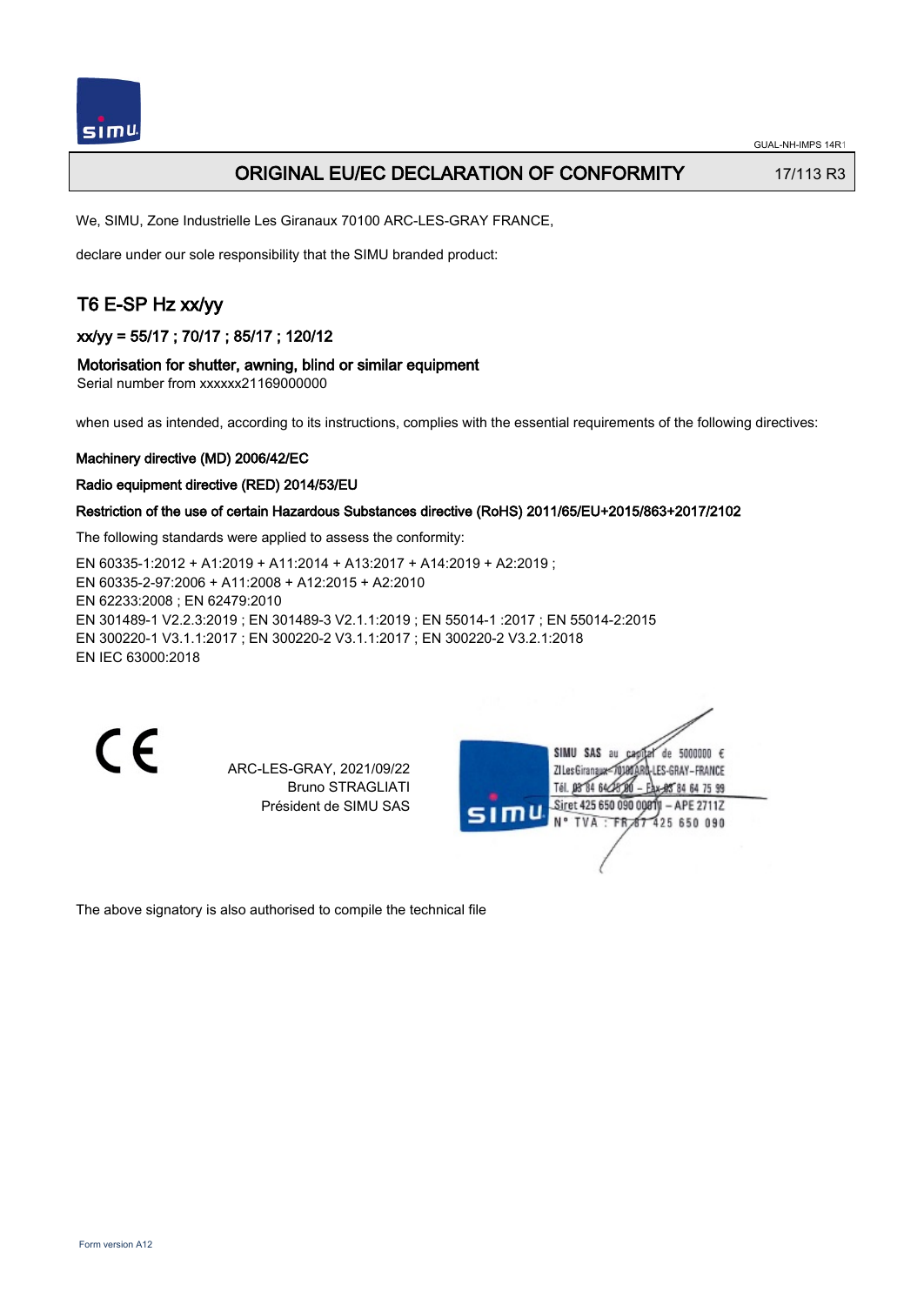



# ORIGINAL EU/EC DECLARATION OF CONFORMITY DECLARATION EU/CE DE CONFORMITE ORIGINALE

17/113 R3

We, SIMU, Zone Industrielle Les Giranaux 70100 ARC-LES-GRAY FRANCE, Nous,

declare under our sole responsibility that the SIMU branded product: declarons sous notre seule responsabilité que le produit de marque SIMU

# T6 E-SP Hz xx/yy

# xx/yy = 55/17 ; 70/17 ; 85/17 ; 120/12

## Motorisation for shutter, awning, blind or similar equipment

Motorisation de volet, store, rideau ou équipement similaire

Serial number from xxxxxx21169000000 Numéro de série à partir de

when used as intended, according to its instructions, complies with the essential requirements of the following directives: utilisé, selon l'usage prévu, comme décrit dans son manuel d'utilisation, est conforme aux exigences essentielles des directives suivantes

#### Machinery directive (MD) 2006/42/EC

Directive Machine 2006/42/EC

### Radio equipment directive (RED) 2014/53/EU

Directive sur les équipements radio 2014/53/EU

### Restriction of the use of certain Hazardous Substances directive (RoHS) 2011/65/EU+2015/863+2017/2102

Directive RoHS 2011/65/EU+2015/863+2017/2102

The following standards were applied to assess the conformity: Les normes de référence suivantes ont été appliquées pour évaluer la conformité

EN 60335‑1:2012 + A1:2019 + A11:2014 + A13:2017 + A14:2019 + A2:2019 ; EN 60335‑2‑97:2006 + A11:2008 + A12:2015 + A2:2010 EN 62233:2008 ; EN 62479:2010 EN 301489‑1 V2.2.3:2019 ; EN 301489‑3 V2.1.1:2019 ; EN 55014‑1 :2017 ; EN 55014‑2:2015 EN 300220‑1 V3.1.1:2017 ; EN 300220‑2 V3.1.1:2017 ; EN 300220‑2 V3.2.1:2018 EN IEC 63000:2018

 $\epsilon$ 

ARC-LES-GRAY, 2021/09/22 Bruno STRAGLIATI Président de SIMU SAS



The above signatory is also authorised to compile the technical file

La personne signataire ci-dessus est aussi celle autorisée à constituer le dossier technique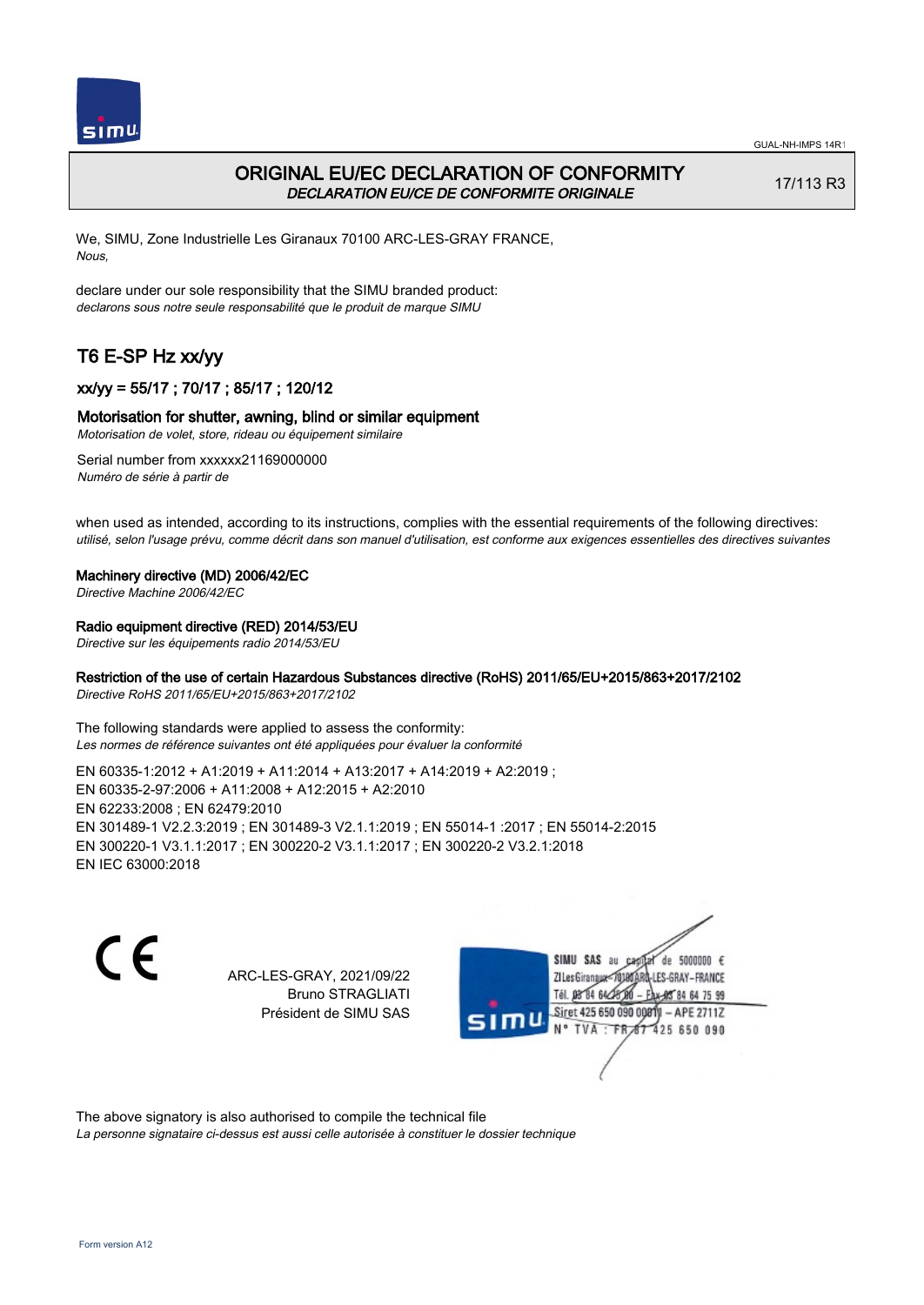

# ORIGINAL EU/EC DECLARATION OF CONFORMITY ORIGINAL EU/EG-KONFORMITÄTSERKLÄRUNG

17/113 R3

We, SIMU, Zone Industrielle Les Giranaux 70100 ARC-LES-GRAY FRANCE, Wir,

declare under our sole responsibility that the SIMU branded product: erklären unter unserer alleinigen Verantwortung, dass das mit der Marke SIMU versehene Produkt

# T6 E-SP Hz xx/yy

# xx/yy = 55/17 ; 70/17 ; 85/17 ; 120/12

## Motorisation for shutter, awning, blind or similar equipment

Motorisierung für Abschlüsse or ähnliche Ausrüstung

Serial number from xxxxxx21169000000 Seriennummer ab

when used as intended, according to its instructions, complies with the essential requirements of the following directives: den einschlägigen Bestimmungen der folgenden Richtlinien entspricht, wenn es nach den Anweisungen des Herstellers bestimmungsgemäß verwendet wird

## Machinery directive (MD) 2006/42/EC

Maschinenrichtlinie 2006/42/EC

## Radio equipment directive (RED) 2014/53/EU

Funkanlagen-Richtlinie 2014/53/EU

## Restriction of the use of certain Hazardous Substances directive (RoHS) 2011/65/EU+2015/863+2017/2102

RoHS-Richtlinie 2011/65/EU+2015/863+2017/2102

The following standards were applied to assess the conformity: Die Konformität wird durch die Einhaltung folgender Normen nachgewiesen

EN 60335‑1:2012 + A1:2019 + A11:2014 + A13:2017 + A14:2019 + A2:2019 ; EN 60335‑2‑97:2006 + A11:2008 + A12:2015 + A2:2010 EN 62233:2008 ; EN 62479:2010 EN 301489‑1 V2.2.3:2019 ; EN 301489‑3 V2.1.1:2019 ; EN 55014‑1 :2017 ; EN 55014‑2:2015 EN 300220‑1 V3.1.1:2017 ; EN 300220‑2 V3.1.1:2017 ; EN 300220‑2 V3.2.1:2018 EN IEC 63000:2018

C E

ARC-LES-GRAY, 2021/09/22 Bruno STRAGLIATI Président de SIMU SAS

SIMU SAS au de 5000000  $\epsilon$ ZI Les Giranaux-70180 LES-GRAY-FRANCE Tél. 08 84 64 24 64 75 99 Siret 425 650 090 008TV - APE 2711Z 425 650 090 **TVA:FR** 

The above signatory is also authorised to compile the technical file

Die oben genannte Person ist auch bevollmächtigt, die relevanten technischen Unterlagen zusammenzustellen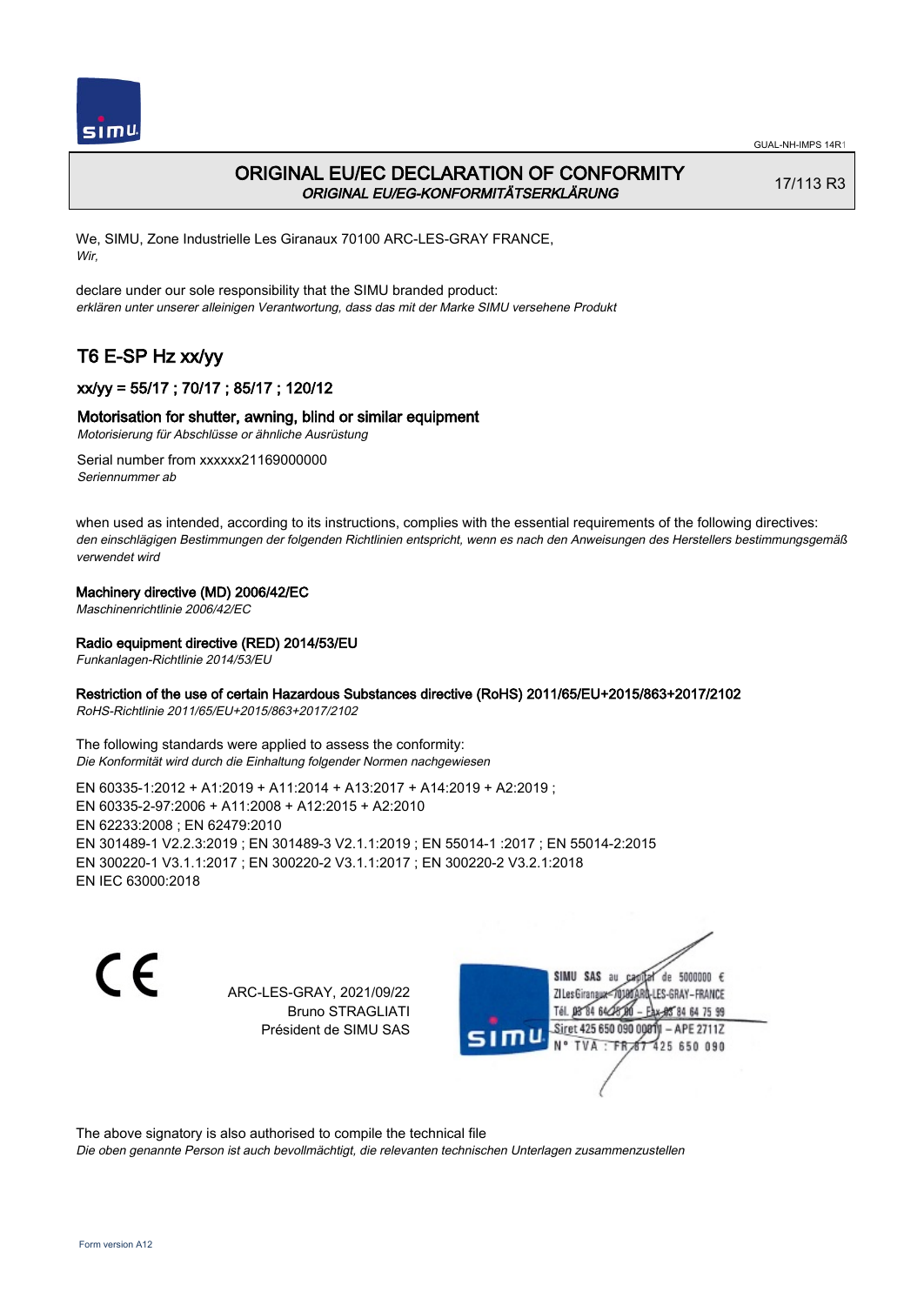



# ORIGINAL EU/EC DECLARATION OF CONFORMITY DECLARACIÓN UE/CE DE CONFORMIDAD ORIGINAL

17/113 R3

We, SIMU, Zone Industrielle Les Giranaux 70100 ARC-LES-GRAY FRANCE, Nosotros,

declare under our sole responsibility that the SIMU branded product: declaramos bajo nuestra única responsabilidad, que los productos de la marca SIMU

# T6 E-SP Hz xx/yy

# xx/yy = 55/17 ; 70/17 ; 85/17 ; 120/12

## Motorisation for shutter, awning, blind or similar equipment

Motorización de persiana, toldo, cortina o equipos similares

Serial number from xxxxxx21169000000 número de serie a partir de

when used as intended, according to its instructions, complies with the essential requirements of the following directives: cuando se utilizan según el uso previsto, de conformidad con sus instrucciones, cumplen con los requisitos esenciales de las siguientes directivas

## Machinery directive (MD) 2006/42/EC

Directiva "Máquinas" 2006/42/EC

## Radio equipment directive (RED) 2014/53/EU

Directiva equipos radioeléctricos 2014/53/EU

## Restriction of the use of certain Hazardous Substances directive (RoHS) 2011/65/EU+2015/863+2017/2102

Directiva RoHS 2011/65/EU+2015/863+2017/2102

The following standards were applied to assess the conformity: Las siguientes normas de referencia han sido aplicadas para evaluar la conformidad

EN 60335‑1:2012 + A1:2019 + A11:2014 + A13:2017 + A14:2019 + A2:2019 ; EN 60335‑2‑97:2006 + A11:2008 + A12:2015 + A2:2010 EN 62233:2008 ; EN 62479:2010 EN 301489‑1 V2.2.3:2019 ; EN 301489‑3 V2.1.1:2019 ; EN 55014‑1 :2017 ; EN 55014‑2:2015 EN 300220‑1 V3.1.1:2017 ; EN 300220‑2 V3.1.1:2017 ; EN 300220‑2 V3.2.1:2018 EN IEC 63000:2018

C E

ARC-LES-GRAY, 2021/09/22 Bruno STRAGLIATI Président de SIMU SAS

SIMU SAS au de 5000000  $\epsilon$ ZI Les Girangux 10180 LES-GRAY-FRANCE Tél. 08 84 64 24 64 75 99 Siret 425 650 090 008TV - APE 2711Z 425 650 090 TVA: FR

The above signatory is also authorised to compile the technical file el firmante, anteriormente mencionado tambien esta facultado para elaborar el expediente tecnico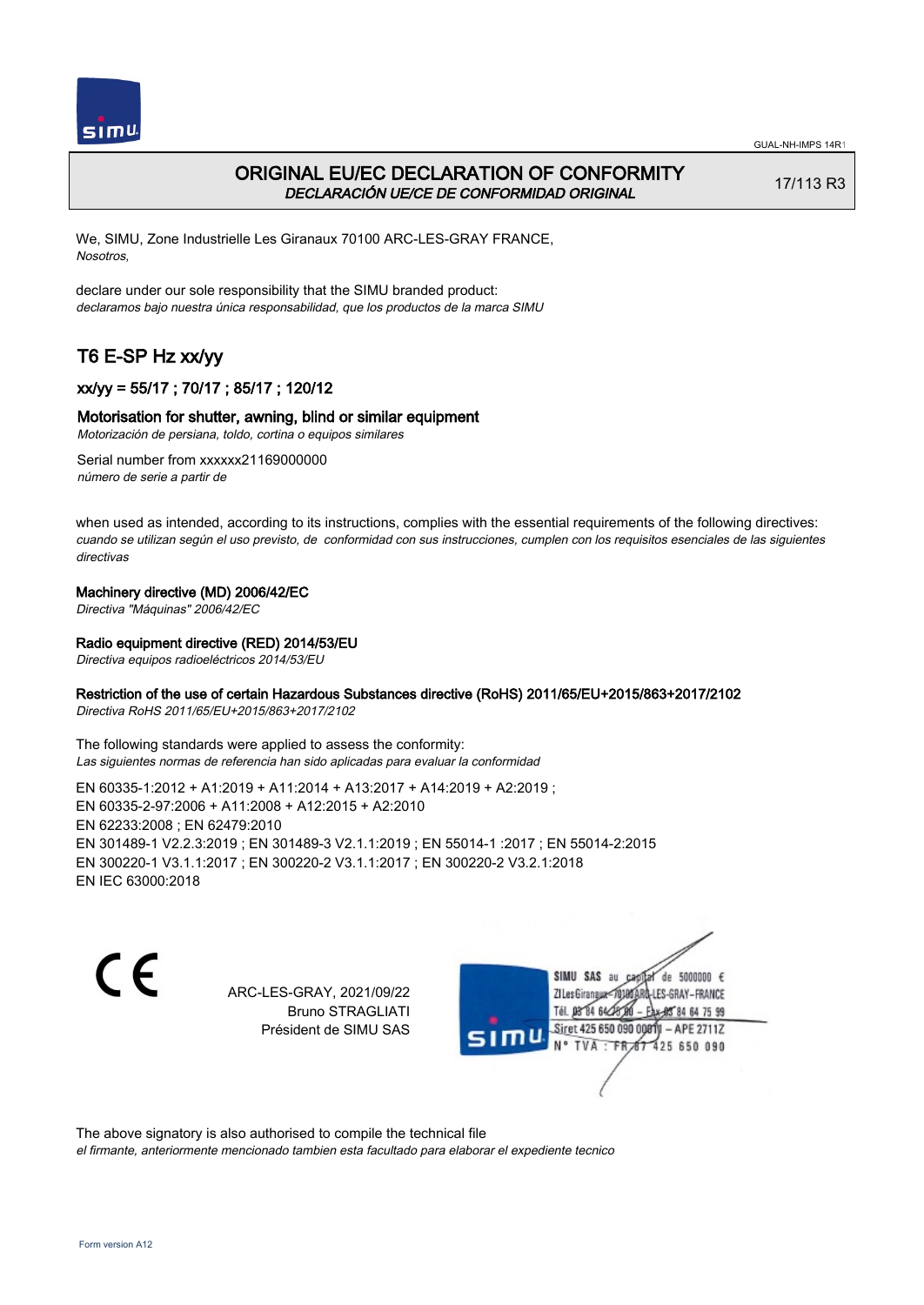

# ORIGINAL EU/EC DECLARATION OF CONFORMITY DICHIARAZIONE DI CONFORMITÀ UE/CE ORIGINALE

17/113 R3

We, SIMU, Zone Industrielle Les Giranaux 70100 ARC-LES-GRAY FRANCE, Noi,

declare under our sole responsibility that the SIMU branded product: dichiariamo sotto la nostra esclusiva responsabilità che l'appareccho di marca SIMU

# T6 E-SP Hz xx/yy

# xx/yy = 55/17 ; 70/17 ; 85/17 ; 120/12

### Motorisation for shutter, awning, blind or similar equipment

Motorizzazione di tapparella, persiana, tenda o apparecchiatura similare

Serial number from xxxxxx21169000000 Numero di serie a partire da

when used as intended, according to its instructions, complies with the essential requirements of the following directives: se utilizzato secondo l'uso previsto, come descritto nel suo manuale d'istruzioni, è conforme ai requisiti essenziali delle seguenti Direttive

#### Machinery directive (MD) 2006/42/EC

Direttiva Macchine 2006/42/EC

### Radio equipment directive (RED) 2014/53/EU

Direttiva apparecchiature radio 2014/53/EU

## Restriction of the use of certain Hazardous Substances directive (RoHS) 2011/65/EU+2015/863+2017/2102

Direttiva RoHS 2011/65/EU+2015/863+2017/2102

The following standards were applied to assess the conformity: I seguenti standard di riferimento sono stati applicati per ottenere la conformità

EN 60335‑1:2012 + A1:2019 + A11:2014 + A13:2017 + A14:2019 + A2:2019 ; EN 60335‑2‑97:2006 + A11:2008 + A12:2015 + A2:2010 EN 62233:2008 ; EN 62479:2010 EN 301489‑1 V2.2.3:2019 ; EN 301489‑3 V2.1.1:2019 ; EN 55014‑1 :2017 ; EN 55014‑2:2015 EN 300220‑1 V3.1.1:2017 ; EN 300220‑2 V3.1.1:2017 ; EN 300220‑2 V3.2.1:2018 EN IEC 63000:2018

 $\epsilon$ 

ARC-LES-GRAY, 2021/09/22 Bruno STRAGLIATI Président de SIMU SAS



The above signatory is also authorised to compile the technical file Il firmatario è inoltre autorizzato a costituire il fascicolo tecnico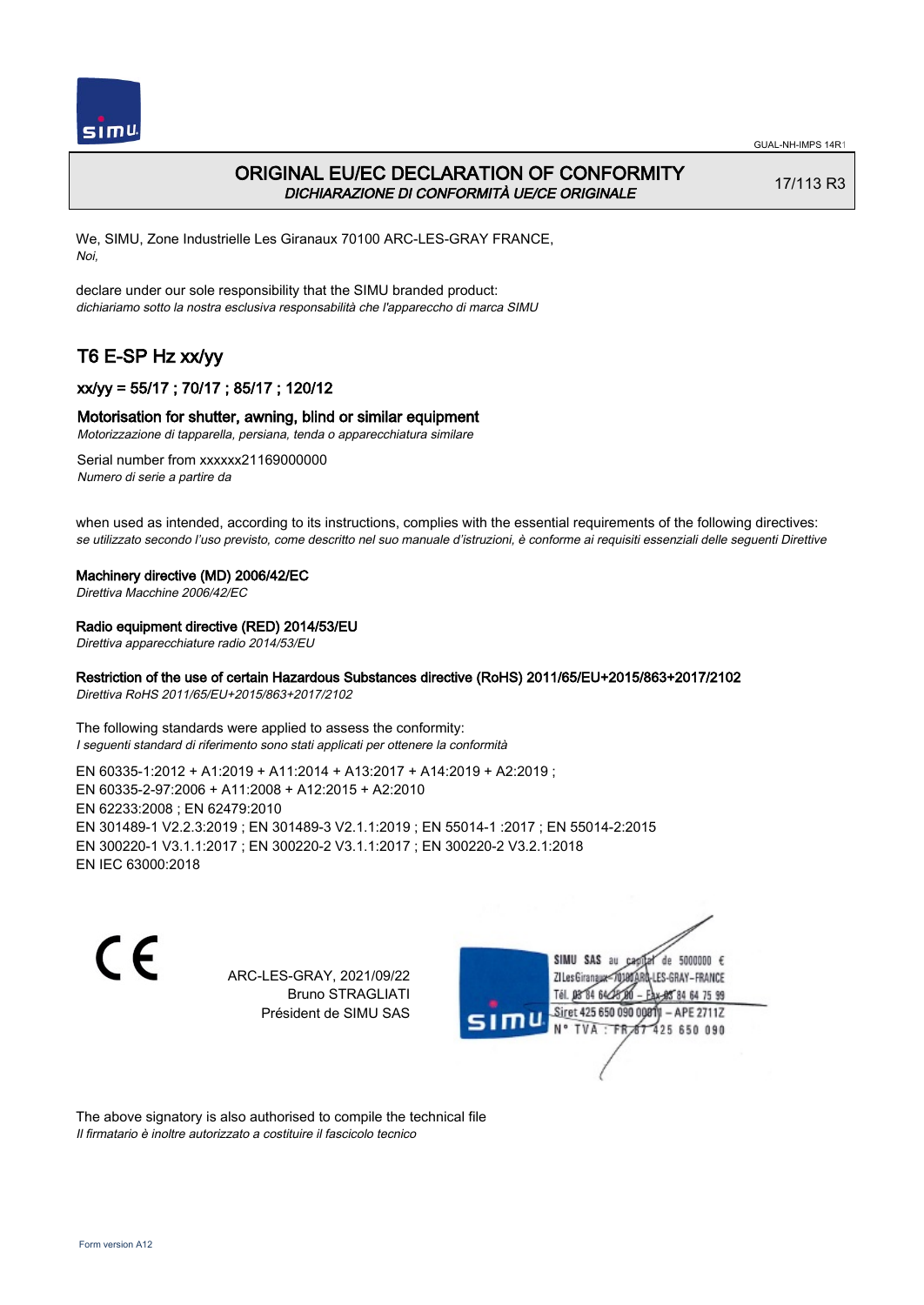



# ORIGINAL EU/EC DECLARATION OF CONFORMITY ОРИГИНАЛНА EU/EC ДЕКЛАРАЦИЯ ЗА СЪОТВЕТСТВИЕ

17/113 R3

We, SIMU, Zone Industrielle Les Giranaux 70100 ARC-LES-GRAY FRANCE, Ние,

declare under our sole responsibility that the SIMU branded product: декларираме на своя лична отговорност, че продукт с търговска марка SIMU

# T6 E-SP Hz xx/yy

# xx/yy = 55/17 ; 70/17 ; 85/17 ; 120/12

## Motorisation for shutter, awning, blind or similar equipment

Моторизация за ролетни щори, сенници или други подобни засенчващи изделия

Serial number from xxxxxx21169000000 сериен номер от

when used as intended, according to its instructions, complies with the essential requirements of the following directives: когато се използва съобразно предназначението си и в съответствие с инструкциите е в съответствие с основните изисквания на следните директиви

## Machinery directive (MD) 2006/42/EC

Машинна директива 2006/42/EC

## Radio equipment directive (RED) 2014/53/EU

Директива за радио оборудване 2014/53/EU

## Restriction of the use of certain Hazardous Substances directive (RoHS) 2011/65/EU+2015/863+2017/2102

RoHS Директива относно ограничението на употребата на определени опасни вещества в електрическото и електронното оборудване 2011/65/EU+2015/863+2017/2102

The following standards were applied to assess the conformity: Следните референтни стандарти са приложени за оценяване на съответствието

EN 60335‑1:2012 + A1:2019 + A11:2014 + A13:2017 + A14:2019 + A2:2019 ; EN 60335‑2‑97:2006 + A11:2008 + A12:2015 + A2:2010 EN 62233:2008 ; EN 62479:2010 EN 301489‑1 V2.2.3:2019 ; EN 301489‑3 V2.1.1:2019 ; EN 55014‑1 :2017 ; EN 55014‑2:2015 EN 300220‑1 V3.1.1:2017 ; EN 300220‑2 V3.1.1:2017 ; EN 300220‑2 V3.2.1:2018 EN IEC 63000:2018

C E

ARC-LES-GRAY, 2021/09/22 Bruno STRAGLIATI Président de SIMU SAS



The above signatory is also authorised to compile the technical file Гоеподписващия също е упълномощен да съставя техническо досие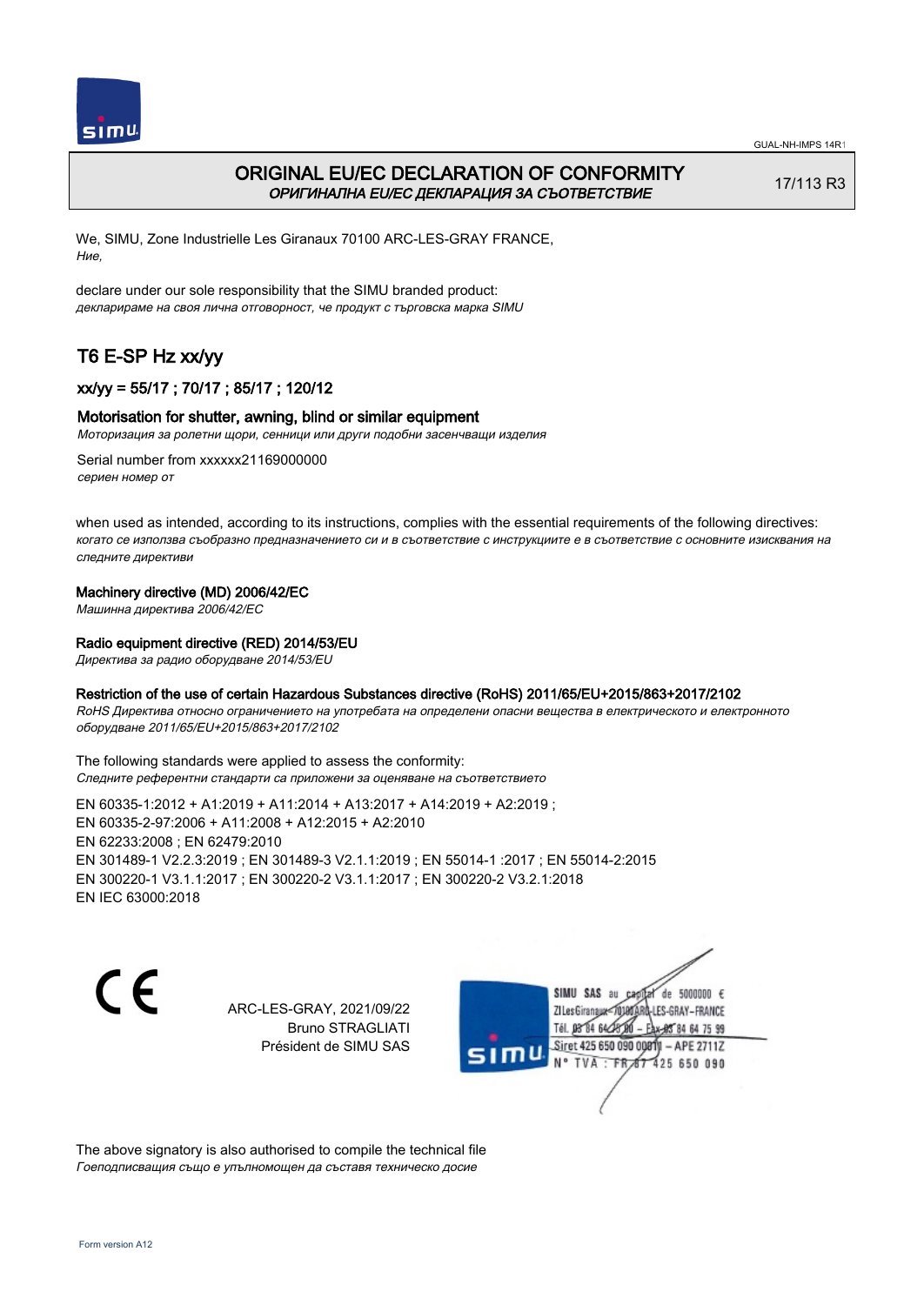

# ORIGINAL EU/EC DECLARATION OF CONFORMITY ORIGINÁLNÍ EU/ES PROHLÁŠENÍ O SHODĚ

17/113 R3

We, SIMU, Zone Industrielle Les Giranaux 70100 ARC-LES-GRAY FRANCE, My,

declare under our sole responsibility that the SIMU branded product: prohlašujeme na svou výlučnou odpovědnost, že výrobek značky SIMU

# T6 E-SP Hz xx/yy

# xx/yy = 55/17 ; 70/17 ; 85/17 ; 120/12

### Motorisation for shutter, awning, blind or similar equipment

Pohon pro rolety, markýzy, clony nebo podobná zařízení

Serial number from xxxxxx21169000000 Sériové číslo od

when used as intended, according to its instructions, complies with the essential requirements of the following directives: pokud je používán v souladu s účelem použití a s návodem, splňuje základní požadavky těchto směrnic

#### Machinery directive (MD) 2006/42/EC

Směrnice o strojních zařízeních 2006/42/EC

#### Radio equipment directive (RED) 2014/53/EU

Směrnice o dodávání rádiových zařízení na trh 2014/53/EU

#### Restriction of the use of certain Hazardous Substances directive (RoHS) 2011/65/EU+2015/863+2017/2102

Směrnice o omezení používání některých nebezpečných látek v elektrických a elektronických zařízeních 2011/65/EU+2015/863+2017/2102

The following standards were applied to assess the conformity: Pro posouzení shody byly použity následující normy

EN 60335‑1:2012 + A1:2019 + A11:2014 + A13:2017 + A14:2019 + A2:2019 ; EN 60335‑2‑97:2006 + A11:2008 + A12:2015 + A2:2010 EN 62233:2008 ; EN 62479:2010 EN 301489‑1 V2.2.3:2019 ; EN 301489‑3 V2.1.1:2019 ; EN 55014‑1 :2017 ; EN 55014‑2:2015 EN 300220‑1 V3.1.1:2017 ; EN 300220‑2 V3.1.1:2017 ; EN 300220‑2 V3.2.1:2018 EN IEC 63000:2018

 $\epsilon$ 

ARC-LES-GRAY, 2021/09/22 Bruno STRAGLIATI Président de SIMU SAS



The above signatory is also authorised to compile the technical file Výše uvedená osoba je také osoba pověřená sestavením technické dokumentace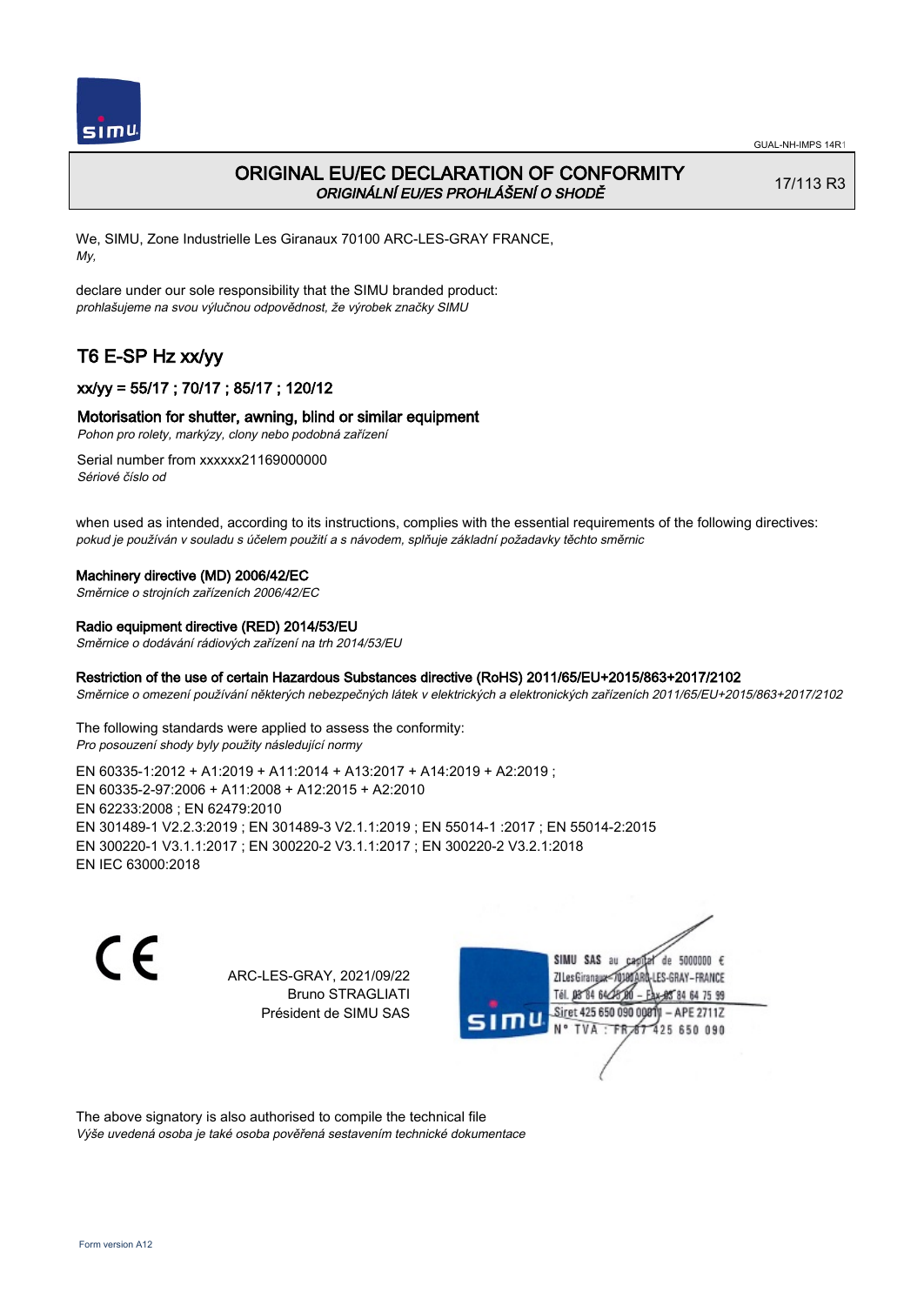



# ORIGINAL EU/EC DECLARATION OF CONFORMITY ORIGINAL EU/EF-OVERENSSTEMMELSESERKLÆRING

17/113 R3

We, SIMU, Zone Industrielle Les Giranaux 70100 ARC-LES-GRAY FRANCE, Vi,

declare under our sole responsibility that the SIMU branded product: erklærer som eneansvarlige, at SIMU mærkede produkter

# T6 E-SP Hz xx/yy

# xx/yy = 55/17 ; 70/17 ; 85/17 ; 120/12

## Motorisation for shutter, awning, blind or similar equipment

Motorisering af gitre, markiser, persienner eller lign. udstyr

Serial number from xxxxxx21169000000 serienummer fra

when used as intended, according to its instructions, complies with the essential requirements of the following directives: når det anvendes efter hensigten, efter dennes instrukser, overholder kravene i følgende direktiver

### Machinery directive (MD) 2006/42/EC

Maskindirektivet 2006/42/EC

## Radio equipment directive (RED) 2014/53/EU

Radioudstyrsdirektivet 2014/53/EU

## Restriction of the use of certain Hazardous Substances directive (RoHS) 2011/65/EU+2015/863+2017/2102

RoHS direktiv 2011/65/EU+2015/863+2017/2102

The following standards were applied to assess the conformity: Referencestandarderne der følger blev anvendt til at vurdere overholdelsen

EN 60335‑1:2012 + A1:2019 + A11:2014 + A13:2017 + A14:2019 + A2:2019 ; EN 60335‑2‑97:2006 + A11:2008 + A12:2015 + A2:2010 EN 62233:2008 ; EN 62479:2010 EN 301489‑1 V2.2.3:2019 ; EN 301489‑3 V2.1.1:2019 ; EN 55014‑1 :2017 ; EN 55014‑2:2015 EN 300220‑1 V3.1.1:2017 ; EN 300220‑2 V3.1.1:2017 ; EN 300220‑2 V3.2.1:2018 EN IEC 63000:2018

 $\epsilon$ 

ARC-LES-GRAY, 2021/09/22 Bruno STRAGLIATI Président de SIMU SAS



The above signatory is also authorised to compile the technical file Personen nævnt ovenfor er også godkendt til at udarbejde det tekniske dossier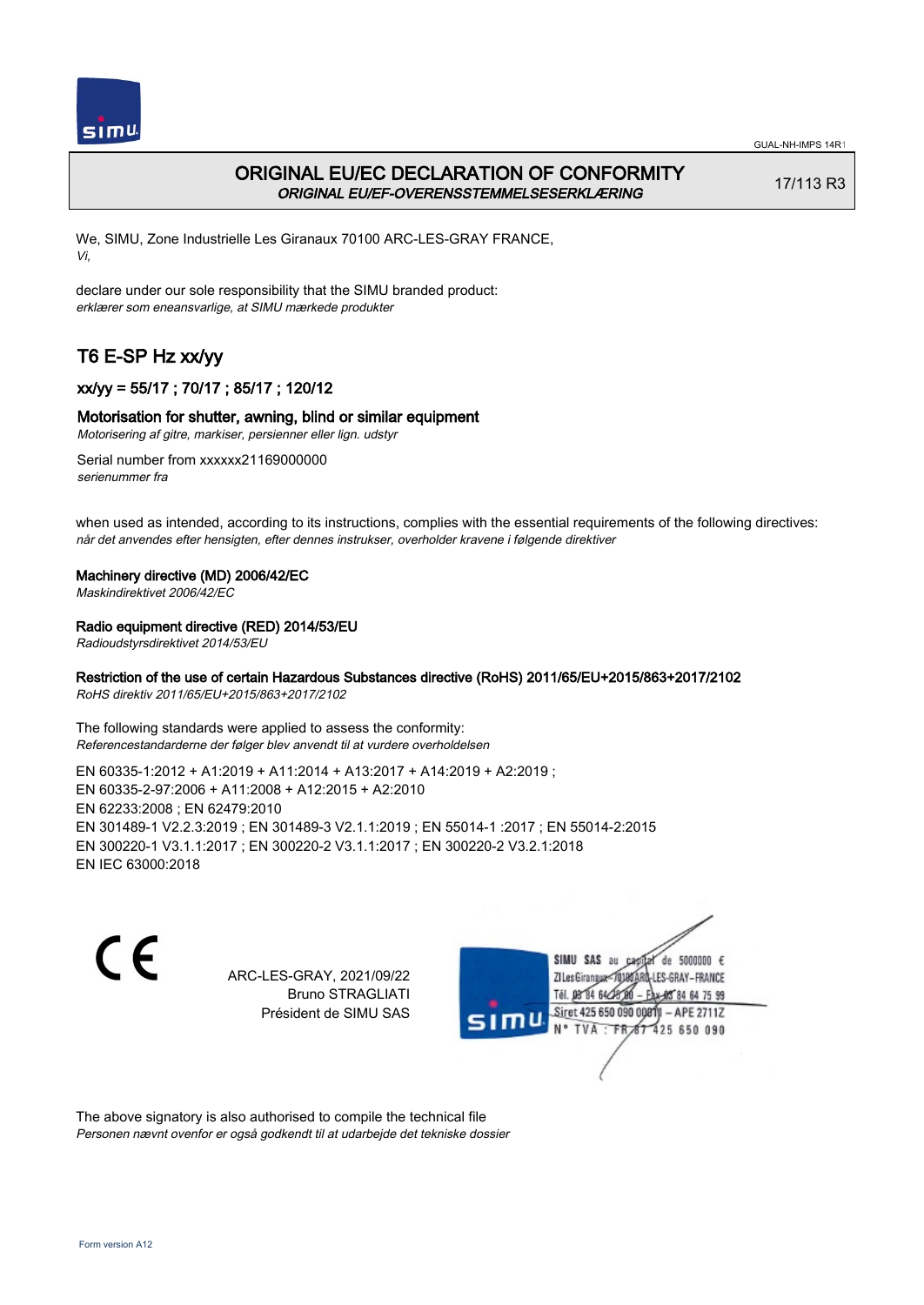

# ORIGINAL EU/EC DECLARATION OF CONFORMITY EL/EK VASTAVUSDEKLARATSIOON

17/113 R3

We, SIMU, Zone Industrielle Les Giranaux 70100 ARC-LES-GRAY FRANCE, Meie,

declare under our sole responsibility that the SIMU branded product: kinnitame kogu vastutusega, et SIMU kaubamärgiga tooted

# T6 E-SP Hz xx/yy

## xx/yy = 55/17 ; 70/17 ; 85/17 ; 120/12

### Motorisation for shutter, awning, blind or similar equipment

Aknaluukide, varikatuste, aknakardinate või sarnaste seadmete motoriseerimine

Serial number from xxxxxx21169000000 Seerianumber alates

when used as intended, according to its instructions, complies with the essential requirements of the following directives: kui kasutatakse eesmärgipäraselt ja juhiste kohaselt, vastavad käesoleva direktiivi põhinõuetele

#### Machinery directive (MD) 2006/42/EC

Masinate direktiiv 2006/42/EC

## Radio equipment directive (RED) 2014/53/EU

Direktiiv raadioseadmete turul kättesaadavuse kohta 2014/53/EU

## Restriction of the use of certain Hazardous Substances directive (RoHS) 2011/65/EU+2015/863+2017/2102

RoHs direktiiv ohtlike ainete kasutamise piirangute kohta elektri- ja elektroonikaseadmetes 2011/65/EU+2015/863+2017/2102

The following standards were applied to assess the conformity: Vastavusdeklaratsiooni hindamiseks kasutatakse järgmisi standardeid

EN 60335‑1:2012 + A1:2019 + A11:2014 + A13:2017 + A14:2019 + A2:2019 ; EN 60335‑2‑97:2006 + A11:2008 + A12:2015 + A2:2010 EN 62233:2008 ; EN 62479:2010 EN 301489‑1 V2.2.3:2019 ; EN 301489‑3 V2.1.1:2019 ; EN 55014‑1 :2017 ; EN 55014‑2:2015 EN 300220‑1 V3.1.1:2017 ; EN 300220‑2 V3.1.1:2017 ; EN 300220‑2 V3.2.1:2018 EN IEC 63000:2018

 $\epsilon$ 

ARC-LES-GRAY, 2021/09/22 Bruno STRAGLIATI Président de SIMU SAS



The above signatory is also authorised to compile the technical file Eelpool nimetatud isik on volitatud koostama tehnilist dokumentatsiooni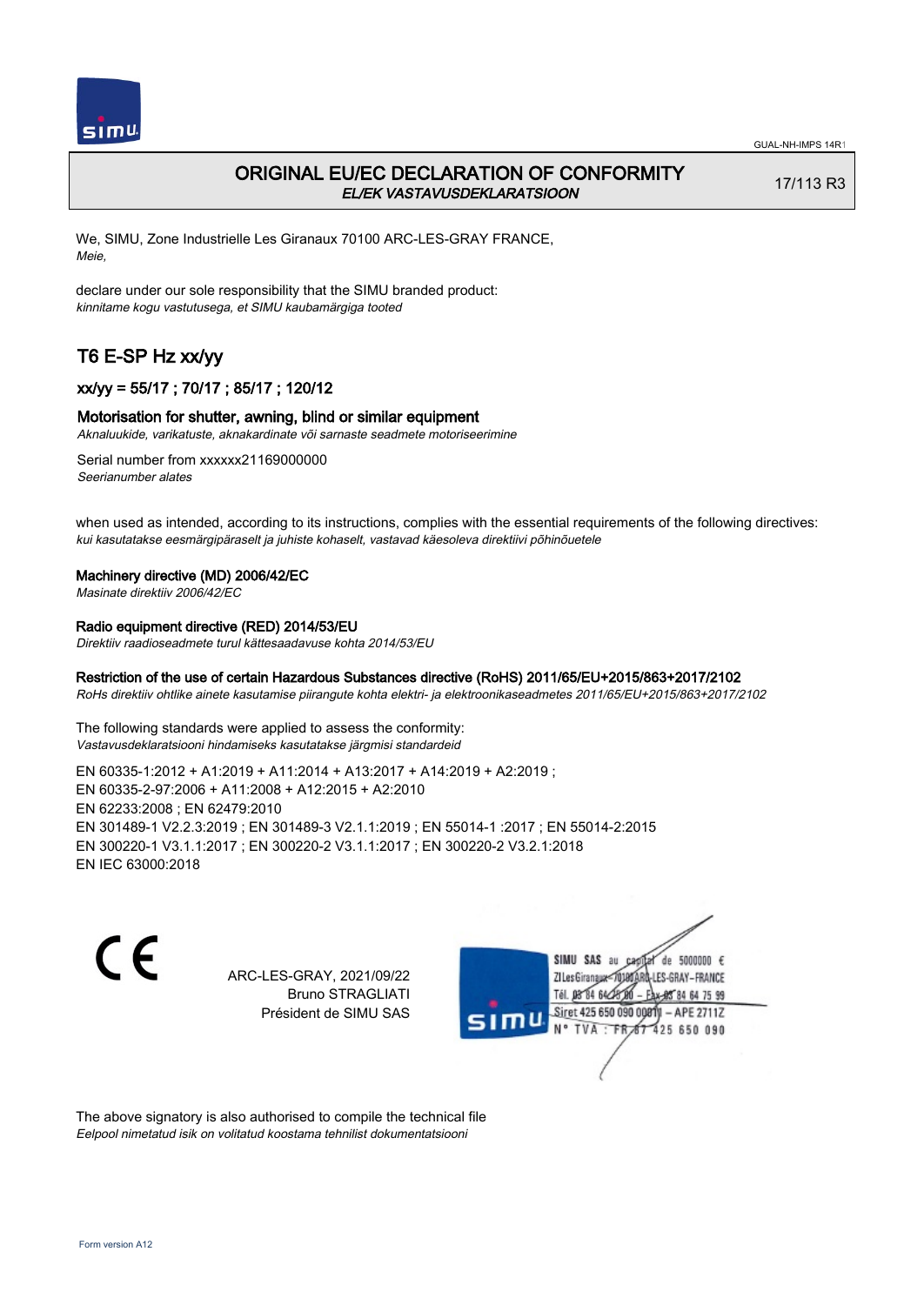

# ORIGINAL EU/EC DECLARATION OF CONFORMITY ALKUPERÄISET EU/EY-VAATIMUSTENMUKAISUUSVAKUUTUS

17/113 R3

We, SIMU, Zone Industrielle Les Giranaux 70100 ARC-LES-GRAY FRANCE, Me,

declare under our sole responsibility that the SIMU branded product: vakuutamme omalla vastuullamme, että SIMU merkkituote

# T6 E-SP Hz xx/yy

# xx/yy = 55/17 ; 70/17 ; 85/17 ; 120/12

## Motorisation for shutter, awning, blind or similar equipment

Sälerullainten, markiisien, kaihtimien tai vastaavien motorisointi

Serial number from xxxxxx21169000000 sarjanumerot

when used as intended, according to its instructions, complies with the essential requirements of the following directives: kun käytettynä oikein ja sen ohjeiden mukaan, noudattaa seuraavien direktiivien olennaisia vaatimuksia

## Machinery directive (MD) 2006/42/EC

Konedirektiivin 2006/42/EC

## Radio equipment directive (RED) 2014/53/EU

Radiolaitteiden direktiivin 2014/53/EU

## Restriction of the use of certain Hazardous Substances directive (RoHS) 2011/65/EU+2015/863+2017/2102

RoHS direktiivin 2011/65/EU+2015/863+2017/2102

The following standards were applied to assess the conformity: Seuraavia viitestandardeja sovellettiin vaatimustenmukaisuusvakuutusta arvioitaessa

EN 60335‑1:2012 + A1:2019 + A11:2014 + A13:2017 + A14:2019 + A2:2019 ; EN 60335‑2‑97:2006 + A11:2008 + A12:2015 + A2:2010 EN 62233:2008 ; EN 62479:2010 EN 301489‑1 V2.2.3:2019 ; EN 301489‑3 V2.1.1:2019 ; EN 55014‑1 :2017 ; EN 55014‑2:2015 EN 300220‑1 V3.1.1:2017 ; EN 300220‑2 V3.1.1:2017 ; EN 300220‑2 V3.2.1:2018 EN IEC 63000:2018

 $\epsilon$ 

ARC-LES-GRAY, 2021/09/22 Bruno STRAGLIATI Président de SIMU SAS



The above signatory is also authorised to compile the technical file Yllä allekirjoittaja on myös valtuutettu kokoamaan teknisten tiedostojen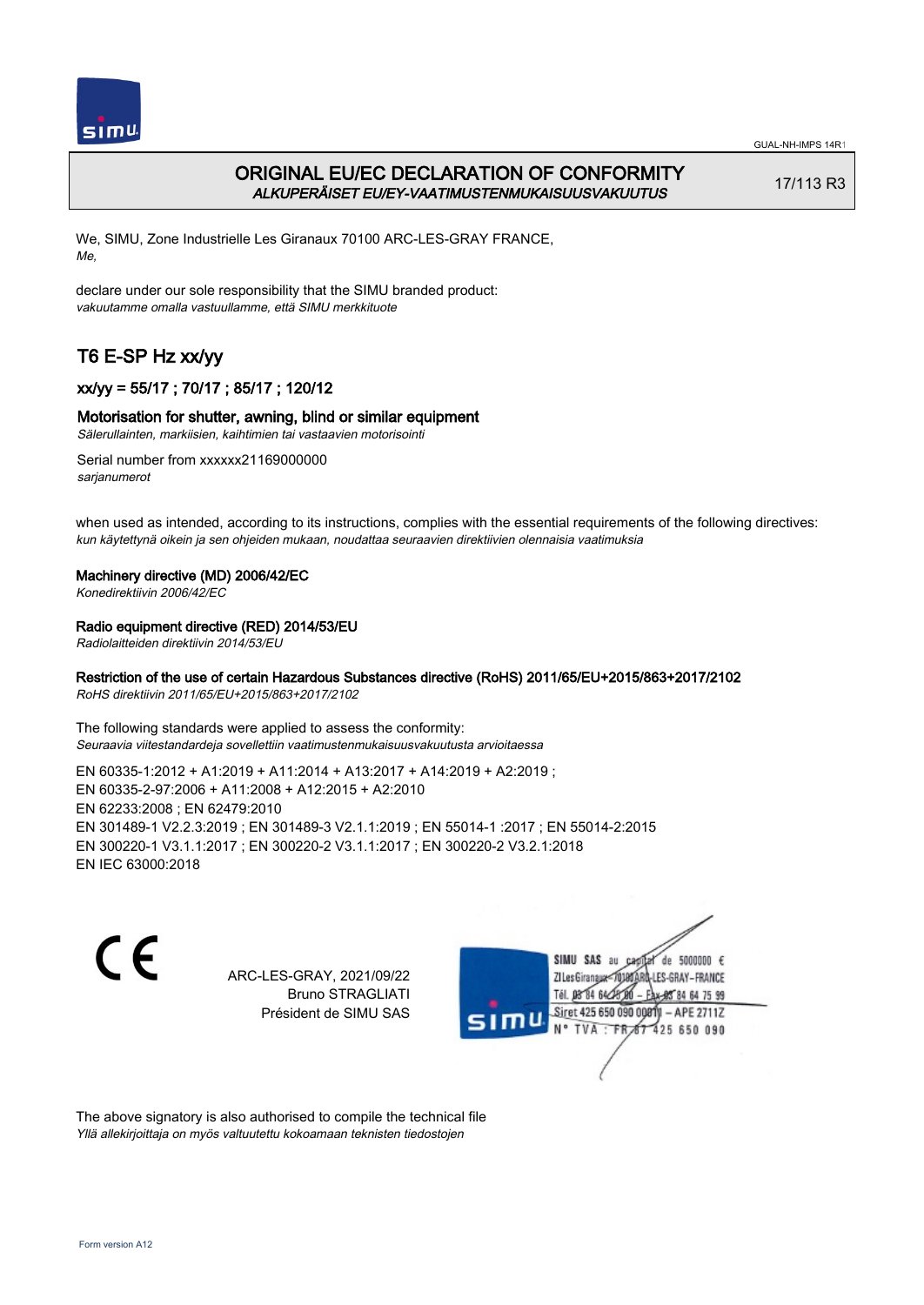

# ORIGINAL EU/EC DECLARATION OF CONFORMITY ΠΡΩΤΟΤΥΠΟ ΔΗΛΩΣΗ ΣΥΜΜΟΡΦΩΣΗΣ ΕΕ/EK

17/113 R3

We, SIMU, Zone Industrielle Les Giranaux 70100 ARC-LES-GRAY FRANCE, εμείς,

declare under our sole responsibility that the SIMU branded product: Δηλώνουμε αναλαμβάνοντας την αποκλειστική ευθύνη ότι το επώνυμο προϊόν SIMU

# T6 E-SP Hz xx/yy

# xx/yy = 55/17 ; 70/17 ; 85/17 ; 120/12

### Motorisation for shutter, awning, blind or similar equipment

Μηχανοκίνηση για ρολα,τέντες,στόρια ή παρόμοιο εξοπλισμό

Serial number from xxxxxx21169000000 σειριακό αριθμό από

when used as intended, according to its instructions, complies with the essential requirements of the following directives: όταν χρησιμοποιείται όπως έχει προβλεφθεί, σύμφωνα με τις οδηγίες του, συμφωνεί με τις βασικές απαιτήσεις των ακόλουθων οδηγιών

#### Machinery directive (MD) 2006/42/EC

Οδηγία περι μηχανικού εξοπλισμού 2006/42/EC

#### Radio equipment directive (RED) 2014/53/EU

Οδηγία ραδιοεξοπλισμού 2014/53/EU

### Restriction of the use of certain Hazardous Substances directive (RoHS) 2011/65/EU+2015/863+2017/2102

Οδηγίας RoHS 2011/65/EU+2015/863+2017/2102

The following standards were applied to assess the conformity: Τα πρότυπα αναφοράς που ακολουθούν εφαρμόστηκαν με σκοπό την αξιολόγηση της συμμόρφωσης

EN 60335‑1:2012 + A1:2019 + A11:2014 + A13:2017 + A14:2019 + A2:2019 ; EN 60335‑2‑97:2006 + A11:2008 + A12:2015 + A2:2010 EN 62233:2008 ; EN 62479:2010 EN 301489‑1 V2.2.3:2019 ; EN 301489‑3 V2.1.1:2019 ; EN 55014‑1 :2017 ; EN 55014‑2:2015 EN 300220‑1 V3.1.1:2017 ; EN 300220‑2 V3.1.1:2017 ; EN 300220‑2 V3.2.1:2018 EN IEC 63000:2018

C F

ARC-LES-GRAY, 2021/09/22 Bruno STRAGLIATI Président de SIMU SAS



The above signatory is also authorised to compile the technical file

Το πρόσωπο που αναφέρεται παραπάνω είναι επίσης εξουσιοδοτημένο να καταρτίσει τον τεχνικό φάκελο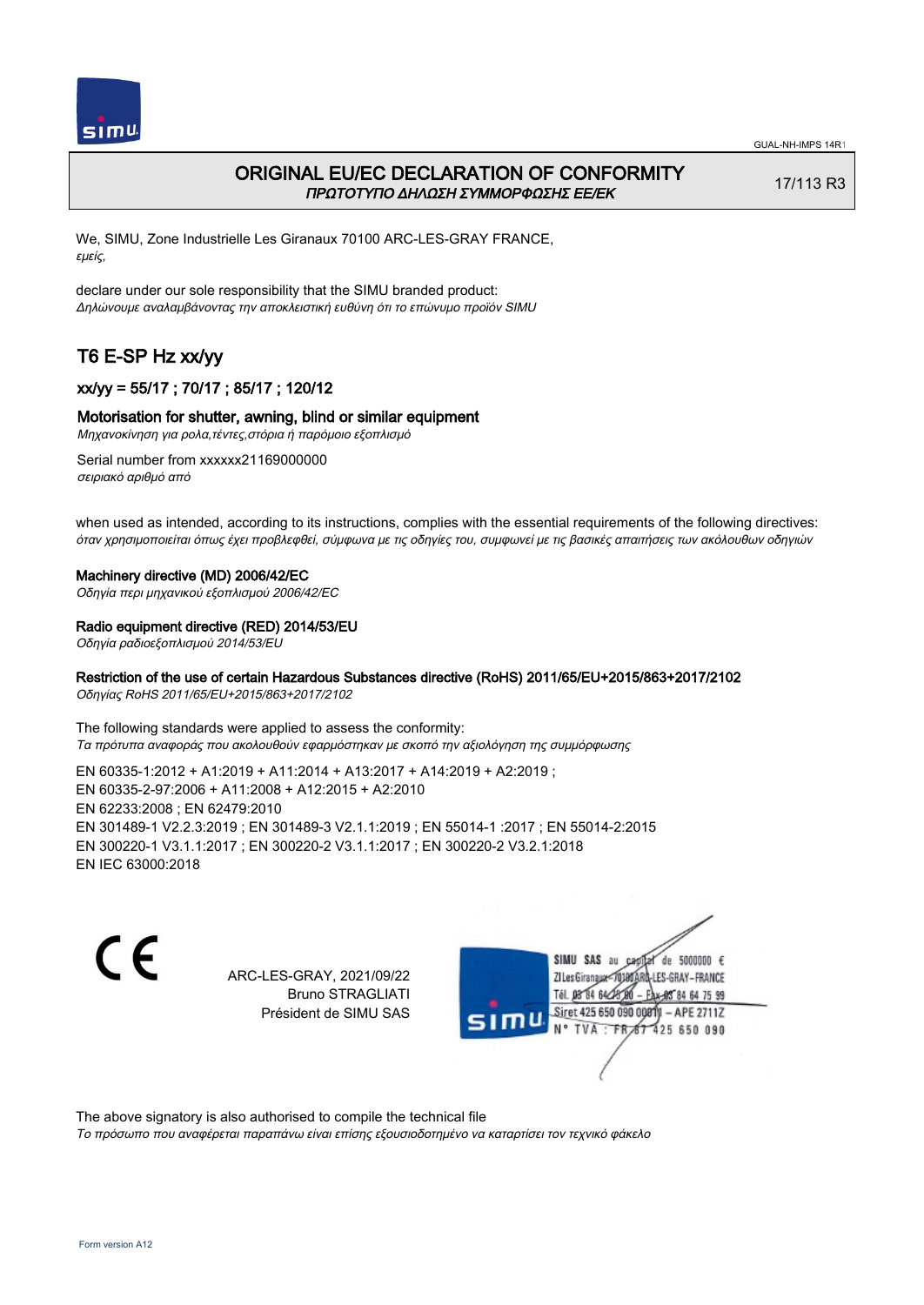

# ORIGINAL EU/EC DECLARATION OF CONFORMITY ORGINALNA EU/EC DEKLARACIJA O USKLAĐENOSTI

17/113 R3

We, SIMU, Zone Industrielle Les Giranaux 70100 ARC-LES-GRAY FRANCE, Mi,

declare under our sole responsibility that the SIMU branded product: izjavljujemo pod punom odgovornošču da je proizvod marke SIMU

# T6 E-SP Hz xx/yy

# xx/yy = 55/17 ; 70/17 ; 85/17 ; 120/12

### Motorisation for shutter, awning, blind or similar equipment

Motorizacija za rolete,tende,sjenila ili slične opreme

Serial number from xxxxxx21169000000 Serijski broj iz

when used as intended, according to its instructions, complies with the essential requirements of the following directives: ako se upotrebljava prema namjeni, prema važećim uputama, usklađen sa prijeko potrebnim zahtijevima slijedećih direktiva

#### Machinery directive (MD) 2006/42/EC

Direktiva o strojevima 2006/42/EC

### Radio equipment directive (RED) 2014/53/EU

Direktiva za radijsku opremu 2014/53/EU

### Restriction of the use of certain Hazardous Substances directive (RoHS) 2011/65/EU+2015/863+2017/2102

Direktiva RoHS 2011/65/EU+2015/863+2017/2102

The following standards were applied to assess the conformity: Slijedeće reference standarda se primjenjuju da se odredi usklađenost

EN 60335‑1:2012 + A1:2019 + A11:2014 + A13:2017 + A14:2019 + A2:2019 ; EN 60335‑2‑97:2006 + A11:2008 + A12:2015 + A2:2010 EN 62233:2008 ; EN 62479:2010 EN 301489‑1 V2.2.3:2019 ; EN 301489‑3 V2.1.1:2019 ; EN 55014‑1 :2017 ; EN 55014‑2:2015 EN 300220‑1 V3.1.1:2017 ; EN 300220‑2 V3.1.1:2017 ; EN 300220‑2 V3.2.1:2018 EN IEC 63000:2018

 $\epsilon$ 

ARC-LES-GRAY, 2021/09/22 Bruno STRAGLIATI Président de SIMU SAS



The above signatory is also authorised to compile the technical file Gore navedeni potpisnik također je ovlašten za sastavljanje tehničkog dokumenta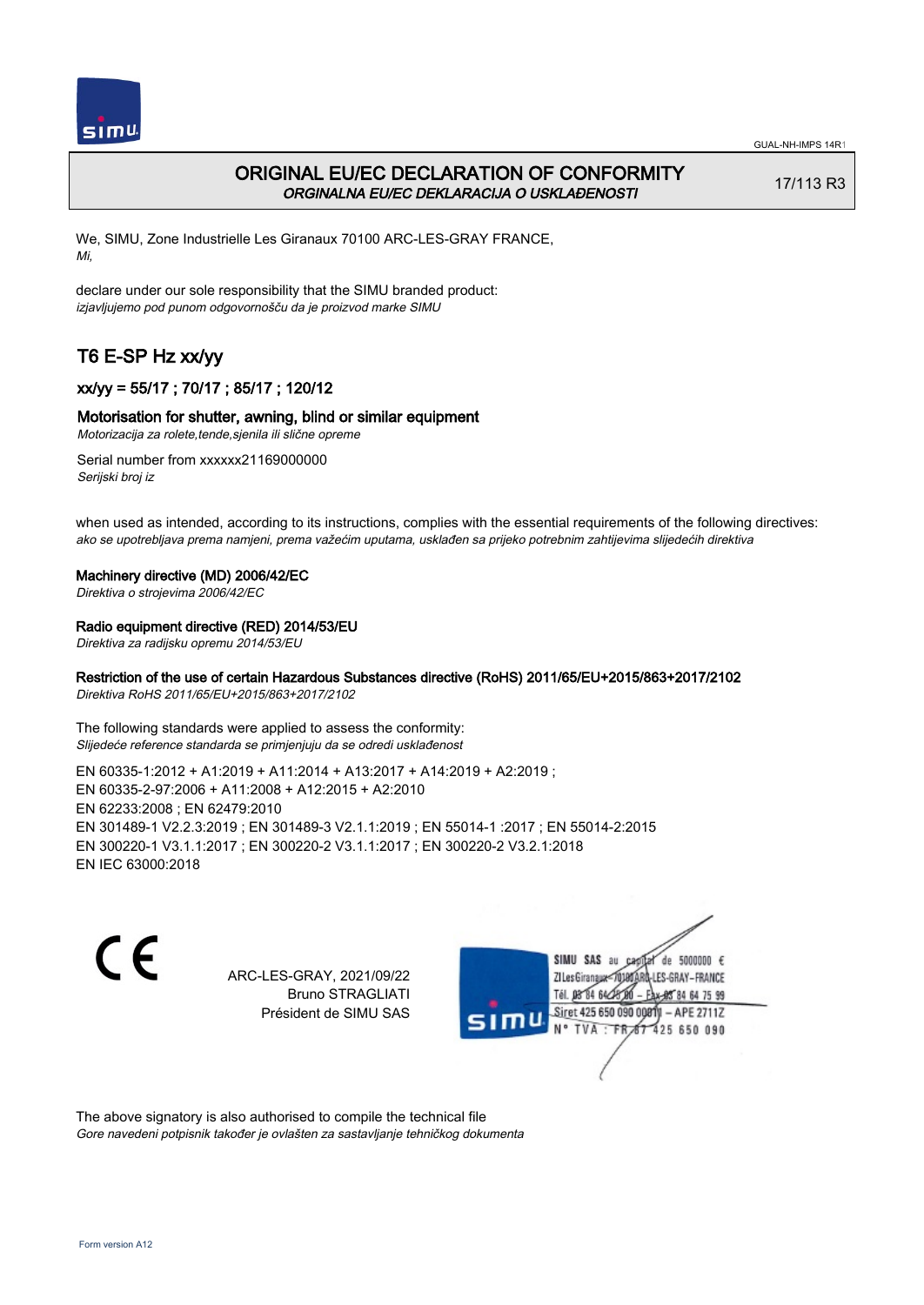

# ORIGINAL EU/EC DECLARATION OF CONFORMITY Eredeti EU/CE Megfelelőségi Nyilatkozat

17/113 R3

We, SIMU, Zone Industrielle Les Giranaux 70100 ARC-LES-GRAY FRANCE, Alulírott,

declare under our sole responsibility that the SIMU branded product: felelősségünk teljes tudatában kijelentjük, hogy a szóban forgó SIMU termék

# T6 E-SP Hz xx/yy

# xx/yy = 55/17 ; 70/17 ; 85/17 ; 120/12

## Motorisation for shutter, awning, blind or similar equipment

Redőny, napellenző vagy hasonlószerkezetek motorizálása

Serial number from xxxxxx21169000000 Sorozatszámtól

when used as intended, according to its instructions, complies with the essential requirements of the following directives: megfelel, az alábbi irányelvekben megfogalmazott alapvető követelményeknek

### Machinery directive (MD) 2006/42/EC

Gépekre vonatkozó irányelv 2006/42/EC

#### Radio equipment directive (RED) 2014/53/EU

A rádióberendezésekről szóló irányelv 2014/53/EU

### Restriction of the use of certain Hazardous Substances directive (RoHS) 2011/65/EU+2015/863+2017/2102

RoHS irányelv 2011/65/EU+2015/863+2017/2102

The following standards were applied to assess the conformity: A megfelelőség biztosításának érdekében az alábbi szabványok kerültek alkalmazásra

EN 60335‑1:2012 + A1:2019 + A11:2014 + A13:2017 + A14:2019 + A2:2019 ; EN 60335‑2‑97:2006 + A11:2008 + A12:2015 + A2:2010 EN 62233:2008 ; EN 62479:2010 EN 301489‑1 V2.2.3:2019 ; EN 301489‑3 V2.1.1:2019 ; EN 55014‑1 :2017 ; EN 55014‑2:2015 EN 300220‑1 V3.1.1:2017 ; EN 300220‑2 V3.1.1:2017 ; EN 300220‑2 V3.2.1:2018 EN IEC 63000:2018

C F

ARC-LES-GRAY, 2021/09/22 Bruno STRAGLIATI Président de SIMU SAS



The above signatory is also authorised to compile the technical file A fent említett aláíró is jogosult a műszaki dokumentáció összeállítására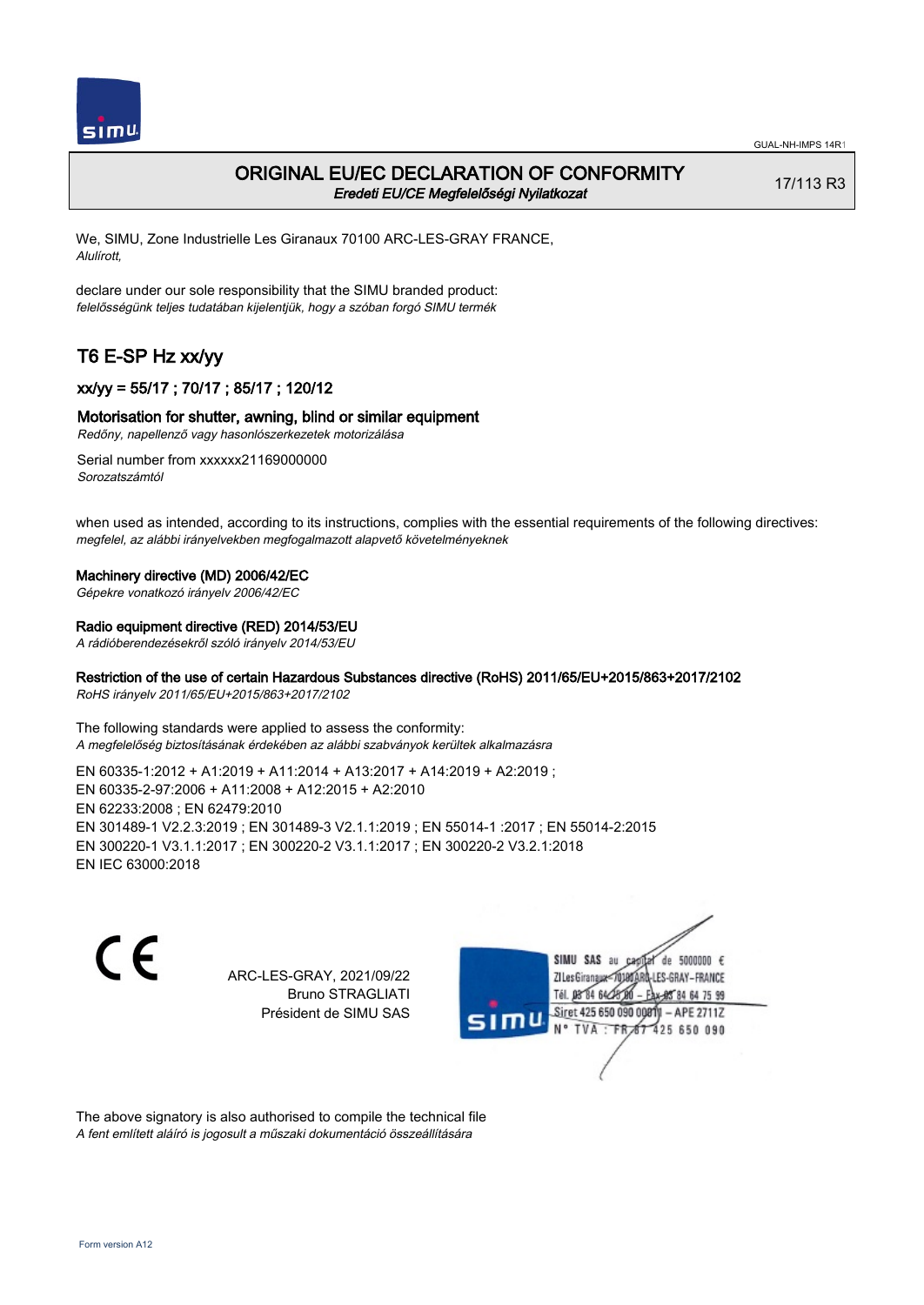

# ORIGINAL EU/EC DECLARATION OF CONFORMITY ORIGINALI ES/EB ATITIKTIES DEKLARACIJA

17/113 R3

We, SIMU, Zone Industrielle Les Giranaux 70100 ARC-LES-GRAY FRANCE, Mes,

declare under our sole responsibility that the SIMU branded product: atsakingai deklaruojame, kad SIMU kompanijos produktas

# T6 E-SP Hz xx/yy

# xx/yy = 55/17 ; 70/17 ; 85/17 ; 120/12

### Motorisation for shutter, awning, blind or similar equipment

Apsauginių žaliuzių, markizių, ritininių užuolaidų ir panašių gaminių automatizavimas

Serial number from xxxxxx21169000000 Serijos numeris nuo

when used as intended, according to its instructions, complies with the essential requirements of the following directives: naudojamas pagal paskirtį, pagal gamintojo instrukcijas, atitinka esminius šių Direktyvų reikalavimus

#### Machinery directive (MD) 2006/42/EC

Mašinų direktyva 2006/42/EC

### Radio equipment directive (RED) 2014/53/EU

Radijo ryšio įrenginių direktyva 2014/53/EU

### Restriction of the use of certain Hazardous Substances directive (RoHS) 2011/65/EU+2015/863+2017/2102

PMNA (RoHS) direktyva 2011/65/EU+2015/863+2017/2102

The following standards were applied to assess the conformity: Įverinti deklaruojamą atitiktį buvo taikomi toliau nurodyti standartai

EN 60335‑1:2012 + A1:2019 + A11:2014 + A13:2017 + A14:2019 + A2:2019 ; EN 60335‑2‑97:2006 + A11:2008 + A12:2015 + A2:2010 EN 62233:2008 ; EN 62479:2010 EN 301489‑1 V2.2.3:2019 ; EN 301489‑3 V2.1.1:2019 ; EN 55014‑1 :2017 ; EN 55014‑2:2015 EN 300220‑1 V3.1.1:2017 ; EN 300220‑2 V3.1.1:2017 ; EN 300220‑2 V3.2.1:2018 EN IEC 63000:2018

C F

ARC-LES-GRAY, 2021/09/22 Bruno STRAGLIATI Président de SIMU SAS



The above signatory is also authorised to compile the technical file Asmuo, pasirašęs šią deklaraciją, taip pat turi įgaliojimą sudaryti techninę bylą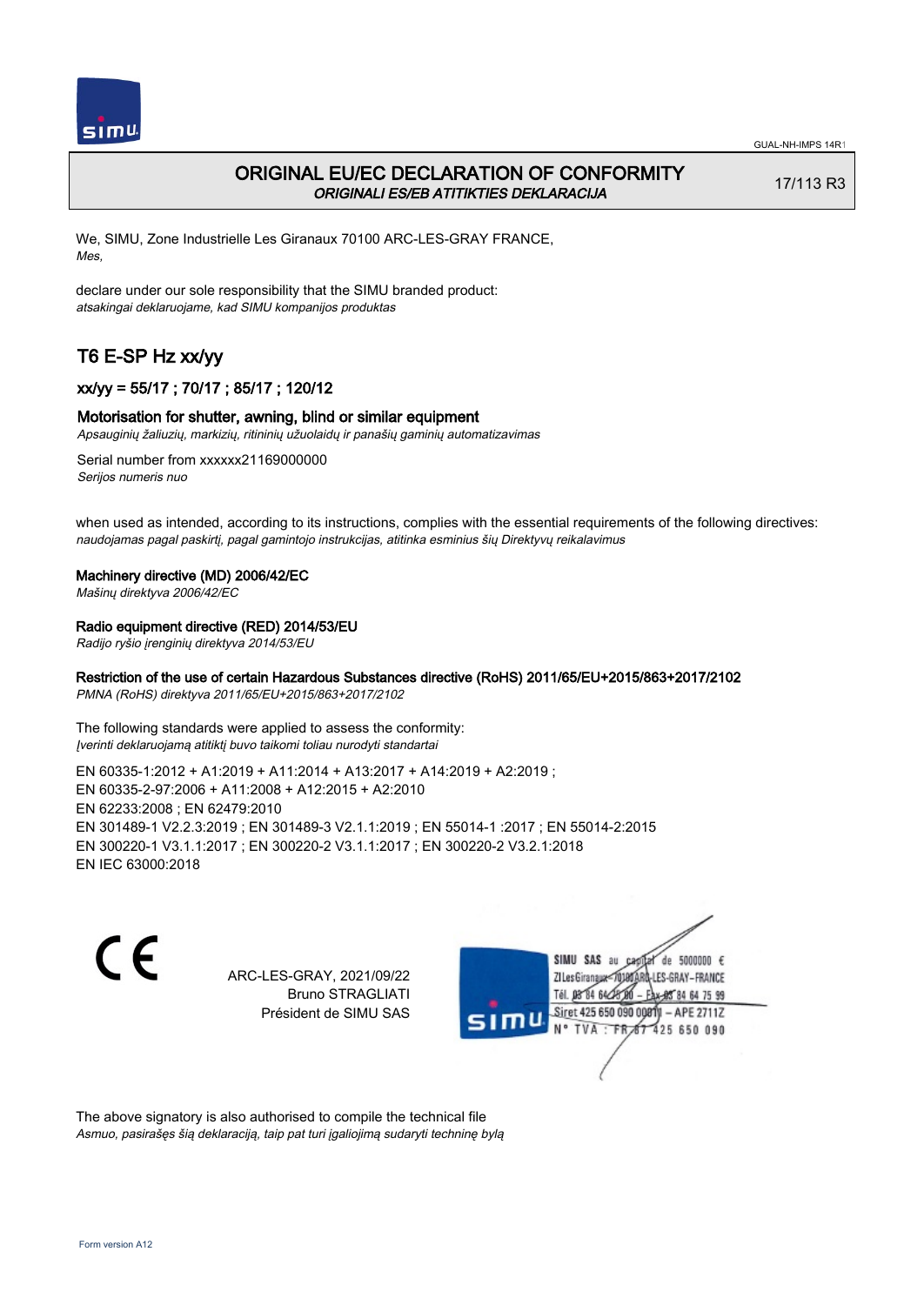

# ORIGINAL EU/EC DECLARATION OF CONFORMITY ES/EK ATBILSTĪBAS DEKLARĀCIJA

17/113 R3

We, SIMU, Zone Industrielle Les Giranaux 70100 ARC-LES-GRAY FRANCE, Mēs,

declare under our sole responsibility that the SIMU branded product: ar pilnu atbildību, apliecinām, ka SIMU zīmola produkti,

# T6 E-SP Hz xx/yy

## xx/yy = 55/17 ; 70/17 ; 85/17 ; 120/12

#### Motorisation for shutter, awning, blind or similar equipment

Aizsargžalūziju, žalūziju, markīžu, aizkaru un līdzīgu gala produktu motorizēšana

Serial number from xxxxxx21169000000 sērijas numurs no

when used as intended, according to its instructions, complies with the essential requirements of the following directives: ja tie tiek lietoti saskaņā ar norādījumiem, atbilst šo direktīvu pamatprasībām

#### Machinery directive (MD) 2006/42/EC

Mašīnu Direktīva 2006/42/EC

### Radio equipment directive (RED) 2014/53/EU

Direktīva par radioiekārtu pieejamību tirgū 2014/53/EU

### Restriction of the use of certain Hazardous Substances directive (RoHS) 2011/65/EU+2015/863+2017/2102

RoHs Direktīva par dažādu bīstamu vielu izmantošanas ierobežošanu elektriskās un elektroniskās iekārtās 2011/65/EU+2015/863+2017/2102

The following standards were applied to assess the conformity: Atbilstības deklarācijas novērtēšanai tiek pielietoti sekojoši standarti

EN 60335‑1:2012 + A1:2019 + A11:2014 + A13:2017 + A14:2019 + A2:2019 ; EN 60335‑2‑97:2006 + A11:2008 + A12:2015 + A2:2010 EN 62233:2008 ; EN 62479:2010 EN 301489‑1 V2.2.3:2019 ; EN 301489‑3 V2.1.1:2019 ; EN 55014‑1 :2017 ; EN 55014‑2:2015 EN 300220‑1 V3.1.1:2017 ; EN 300220‑2 V3.1.1:2017 ; EN 300220‑2 V3.2.1:2018 EN IEC 63000:2018

C E

ARC-LES-GRAY, 2021/09/22 Bruno STRAGLIATI Président de SIMU SAS

SIMU SAS au de 5000000  $\epsilon$ ZI Les Giranaux</r0180 LES-GRAY-FRANCE Tél. 08 84 64 28 64 75 99 Siret 425 650 090 0081) - APE 2711Z TVA: FRAT 425 650 090

The above signatory is also authorised to compile the technical file Iepriekš minētā persona ir pilnvarota sastādīt tehnisko dokumentāciju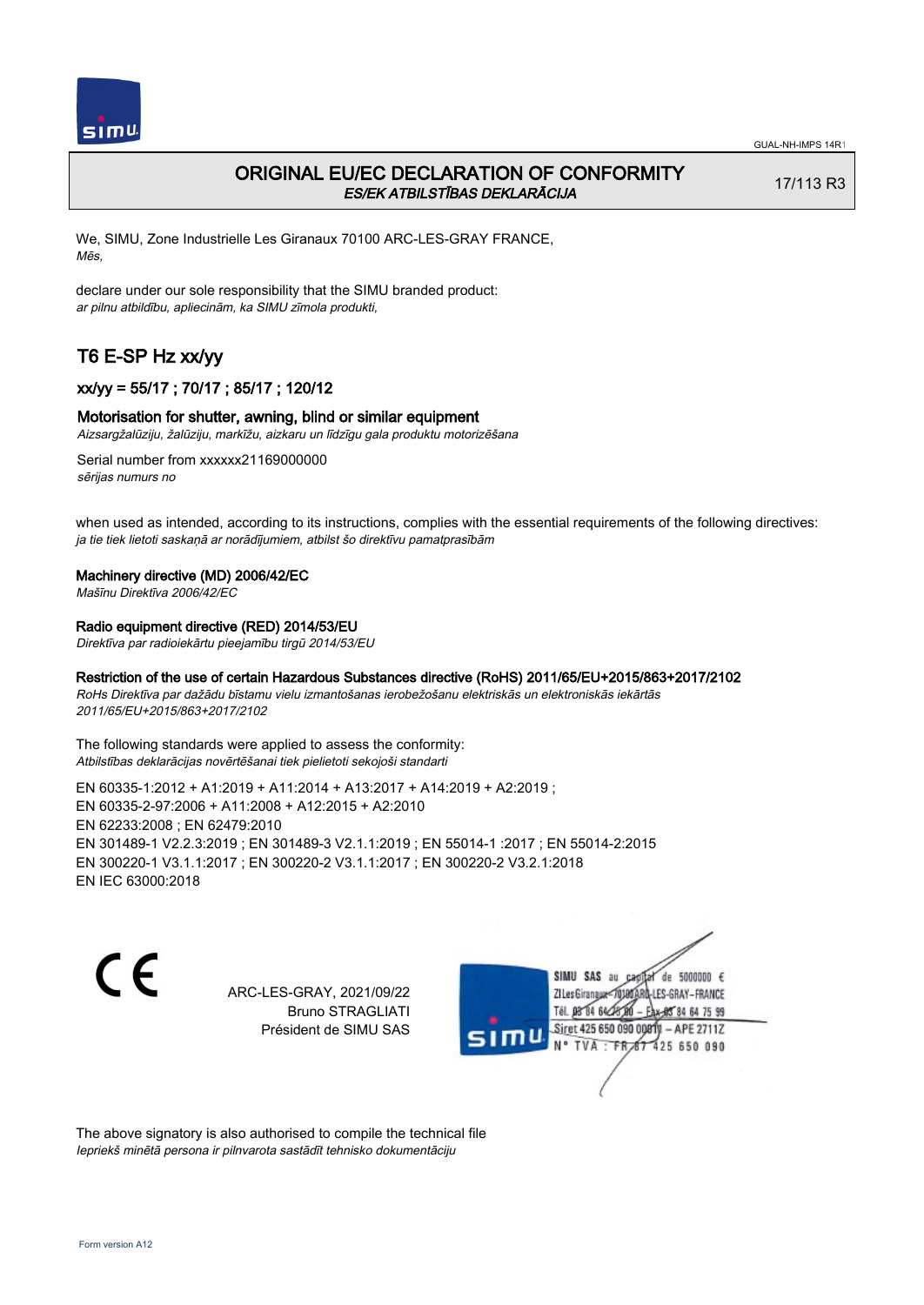

# ORIGINAL EU/EC DECLARATION OF CONFORMITY OORSPRONKELIJKE EU/EG-CONFORMITEITSVERKLARING

17/113 R3

We, SIMU, Zone Industrielle Les Giranaux 70100 ARC-LES-GRAY FRANCE, Wij,

declare under our sole responsibility that the SIMU branded product: verklaren op eigen verantwoordelijkheid dat het produkt van het SIMU

# T6 E-SP Hz xx/yy

# xx/yy = 55/17 ; 70/17 ; 85/17 ; 120/12

## Motorisation for shutter, awning, blind or similar equipment

Motorisatie voor rolluiken, zonwering, screens of gelijkaardige toepassingen

Serial number from xxxxxx21169000000 Serienummer van

when used as intended, according to its instructions, complies with the essential requirements of the following directives: wanneer gebruikt voor de juiste toepassing voldoet aan de essentiële eisen van de volgende richtlijnen

### Machinery directive (MD) 2006/42/EC

Machinerichtlijn 2006/42/EC

## Radio equipment directive (RED) 2014/53/EU

Richtlijn radioapparatuur 2014/53/EU

## Restriction of the use of certain Hazardous Substances directive (RoHS) 2011/65/EU+2015/863+2017/2102

RoHS Richtlijn 2011/65/EU+2015/863+2017/2102

The following standards were applied to assess the conformity: De volgende referentiestandaarden worden toegepast om de overeenstemming te evalueren

EN 60335‑1:2012 + A1:2019 + A11:2014 + A13:2017 + A14:2019 + A2:2019 ; EN 60335‑2‑97:2006 + A11:2008 + A12:2015 + A2:2010 EN 62233:2008 ; EN 62479:2010 EN 301489‑1 V2.2.3:2019 ; EN 301489‑3 V2.1.1:2019 ; EN 55014‑1 :2017 ; EN 55014‑2:2015 EN 300220‑1 V3.1.1:2017 ; EN 300220‑2 V3.1.1:2017 ; EN 300220‑2 V3.2.1:2018 EN IEC 63000:2018

 $\epsilon$ 

ARC-LES-GRAY, 2021/09/22 Bruno STRAGLIATI Président de SIMU SAS



The above signatory is also authorised to compile the technical file

De bovengenoemde persoon is ook bevoegd om het technisch dossier samen te stellen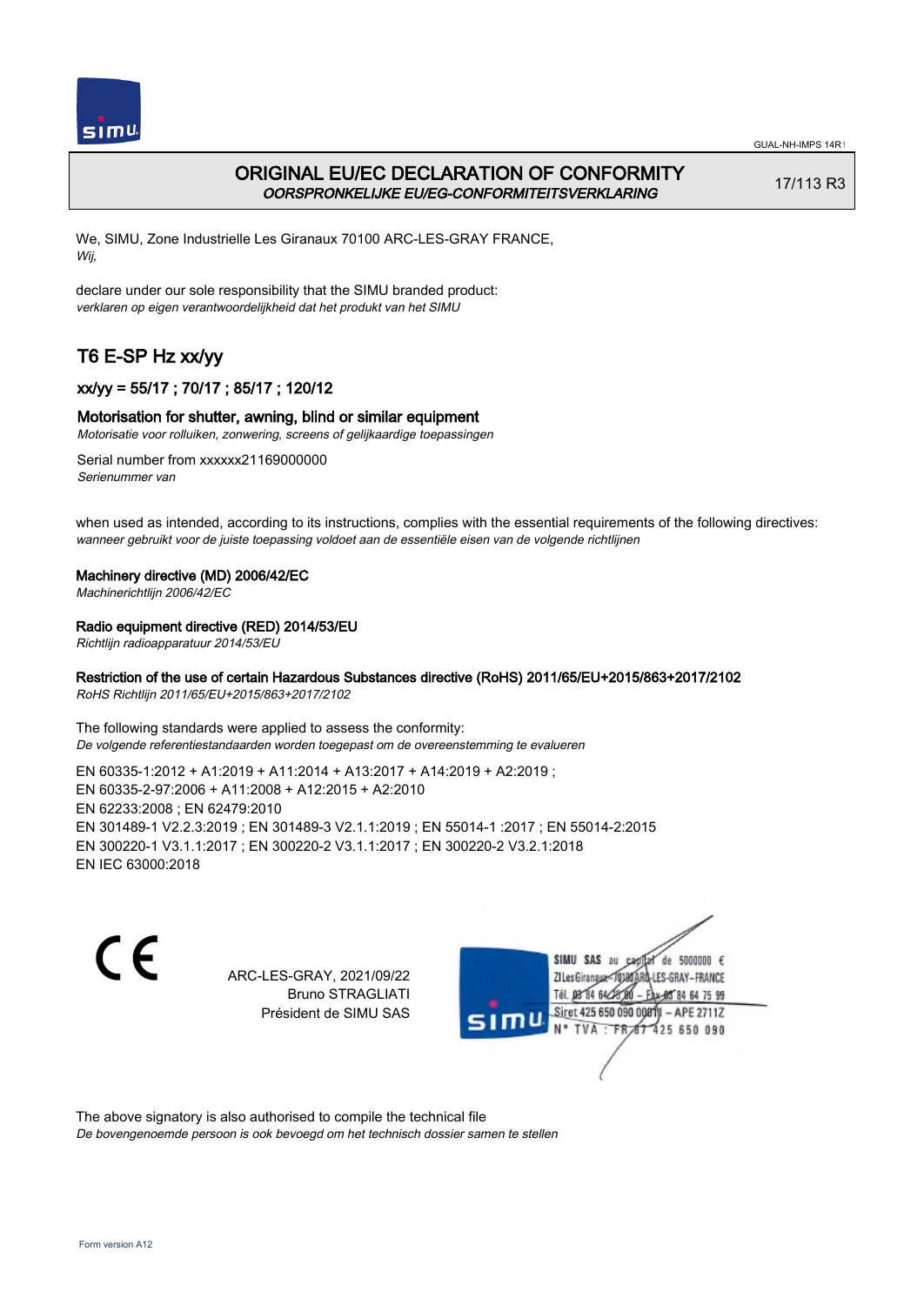

# ORIGINAL EU/EC DECLARATION OF CONFORMITY ORIGINAL EU / CE - ERKLÆRING

17/113 R3

We, SIMU, Zone Industrielle Les Giranaux 70100 ARC-LES-GRAY FRANCE, Vi,

declare under our sole responsibility that the SIMU branded product: erklærer under vårt eneansvar at SIMU merket produkt

# T6 E-SP Hz xx/yy

# xx/yy = 55/17 ; 70/17 ; 85/17 ; 120/12

### Motorisation for shutter, awning, blind or similar equipment

Motorisering for marksier, screens, persienner eller lignende utstyr

Serial number from xxxxxx21169000000 Serienummer fra

when used as intended, according to its instructions, complies with the essential requirements of the following directives: når de brukes som forutsatt, i henhold til sin instruks, i samsvar med de grunnlegende kravene i følgende direktiver

#### Machinery directive (MD) 2006/42/EC

Maskindirektivet 2006/42/EC

## Radio equipment directive (RED) 2014/53/EU

Radioutstyr direktivet 2014/53/EU

## Restriction of the use of certain Hazardous Substances directive (RoHS) 2011/65/EU+2015/863+2017/2102

RoHS-direktivet 2011/65/EU+2015/863+2017/2102

The following standards were applied to assess the conformity: Følgende referansestandarder ble brukt for å vurdere samsvar

EN 60335‑1:2012 + A1:2019 + A11:2014 + A13:2017 + A14:2019 + A2:2019 ; EN 60335‑2‑97:2006 + A11:2008 + A12:2015 + A2:2010 EN 62233:2008 ; EN 62479:2010 EN 301489‑1 V2.2.3:2019 ; EN 301489‑3 V2.1.1:2019 ; EN 55014‑1 :2017 ; EN 55014‑2:2015 EN 300220‑1 V3.1.1:2017 ; EN 300220‑2 V3.1.1:2017 ; EN 300220‑2 V3.2.1:2018 EN IEC 63000:2018

 $\epsilon$ 

ARC-LES-GRAY, 2021/09/22 Bruno STRAGLIATI Président de SIMU SAS



The above signatory is also authorised to compile the technical file Ovennevnte underskrevet fullmakt til å utarbeide den tekniske dokumentasjonen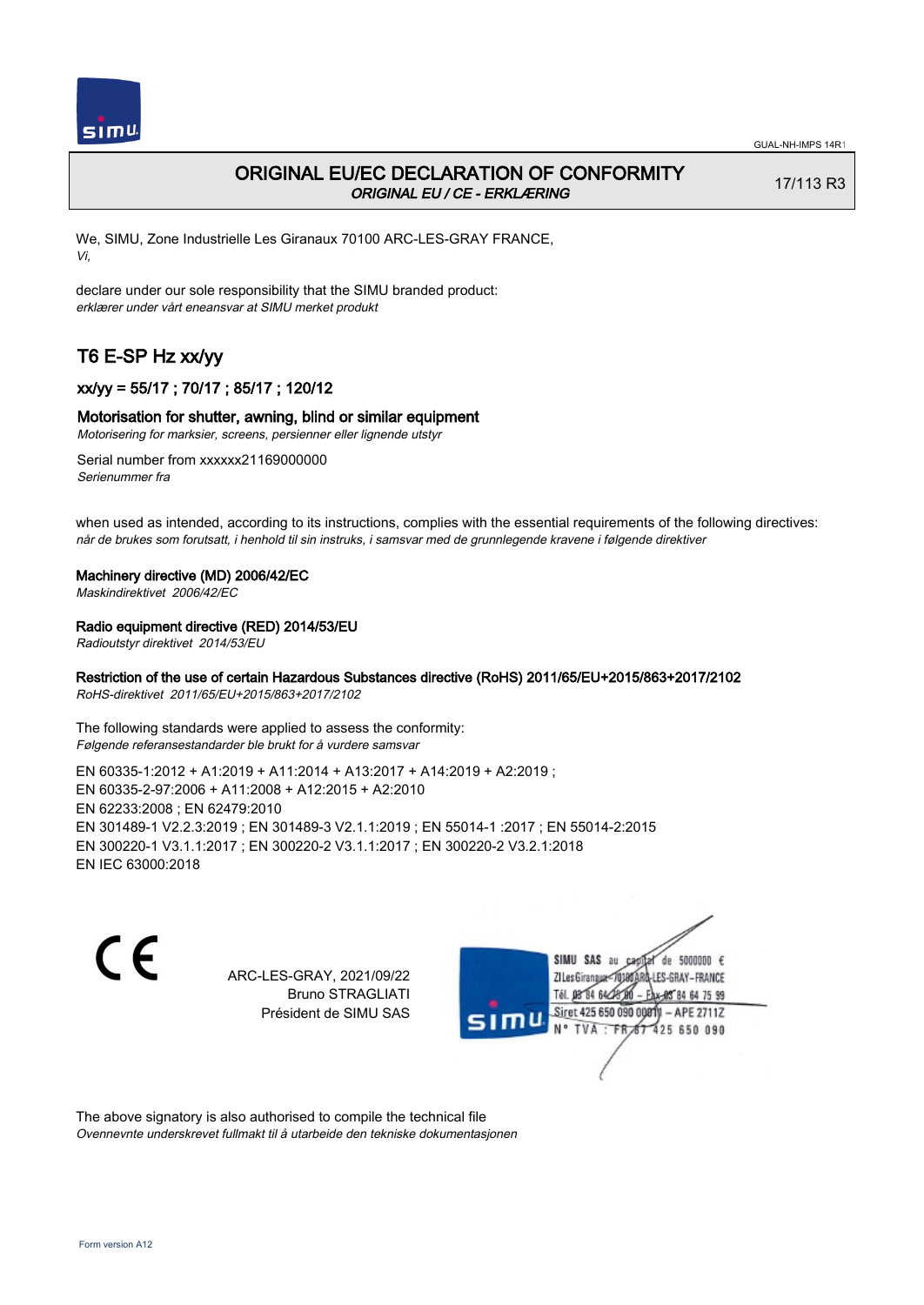

# ORIGINAL EU/EC DECLARATION OF CONFORMITY ORYGINALNA DEKLARACJA ZGODNOŚCI UE/WE

17/113 R3

We, SIMU, Zone Industrielle Les Giranaux 70100 ARC-LES-GRAY FRANCE, My,

declare under our sole responsibility that the SIMU branded product: deklarujemy z pełną odpowiedzialnością, że produkt oznaczony marką SIMU

# T6 E-SP Hz xx/yy

# xx/yy = 55/17 ; 70/17 ; 85/17 ; 120/12

### Motorisation for shutter, awning, blind or similar equipment

Wyposażenie w napęd rolety, markizy, osłony przeciwsłonecznej lub podobnego urządzenia

Serial number from xxxxxx21169000000 z numerem seryjnym od

when used as intended, according to its instructions, complies with the essential requirements of the following directives: gdy jest używany zgodnie z przeznaczeniem i instrukcjami, spełnia podstawowe wymagania następujących Dyrektyw

#### Machinery directive (MD) 2006/42/EC

Dyrektywa maszynowa 2006/42/EC

#### Radio equipment directive (RED) 2014/53/EU

Dyrektywa o urządzeniach radiowych 2014/53/EU

## Restriction of the use of certain Hazardous Substances directive (RoHS) 2011/65/EU+2015/863+2017/2102

Dyrektywa RoHS 2011/65/EU+2015/863+2017/2102

The following standards were applied to assess the conformity: Do oceny zgodności zostały zastosowane następujące normy

EN 60335‑1:2012 + A1:2019 + A11:2014 + A13:2017 + A14:2019 + A2:2019 ; EN 60335‑2‑97:2006 + A11:2008 + A12:2015 + A2:2010 EN 62233:2008 ; EN 62479:2010 EN 301489‑1 V2.2.3:2019 ; EN 301489‑3 V2.1.1:2019 ; EN 55014‑1 :2017 ; EN 55014‑2:2015 EN 300220‑1 V3.1.1:2017 ; EN 300220‑2 V3.1.1:2017 ; EN 300220‑2 V3.2.1:2018 EN IEC 63000:2018

C F

ARC-LES-GRAY, 2021/09/22 Bruno STRAGLIATI Président de SIMU SAS



The above signatory is also authorised to compile the technical file

Osoba wskazana powyżej jest również upoważniony do przygotowania dokumentacji technicznej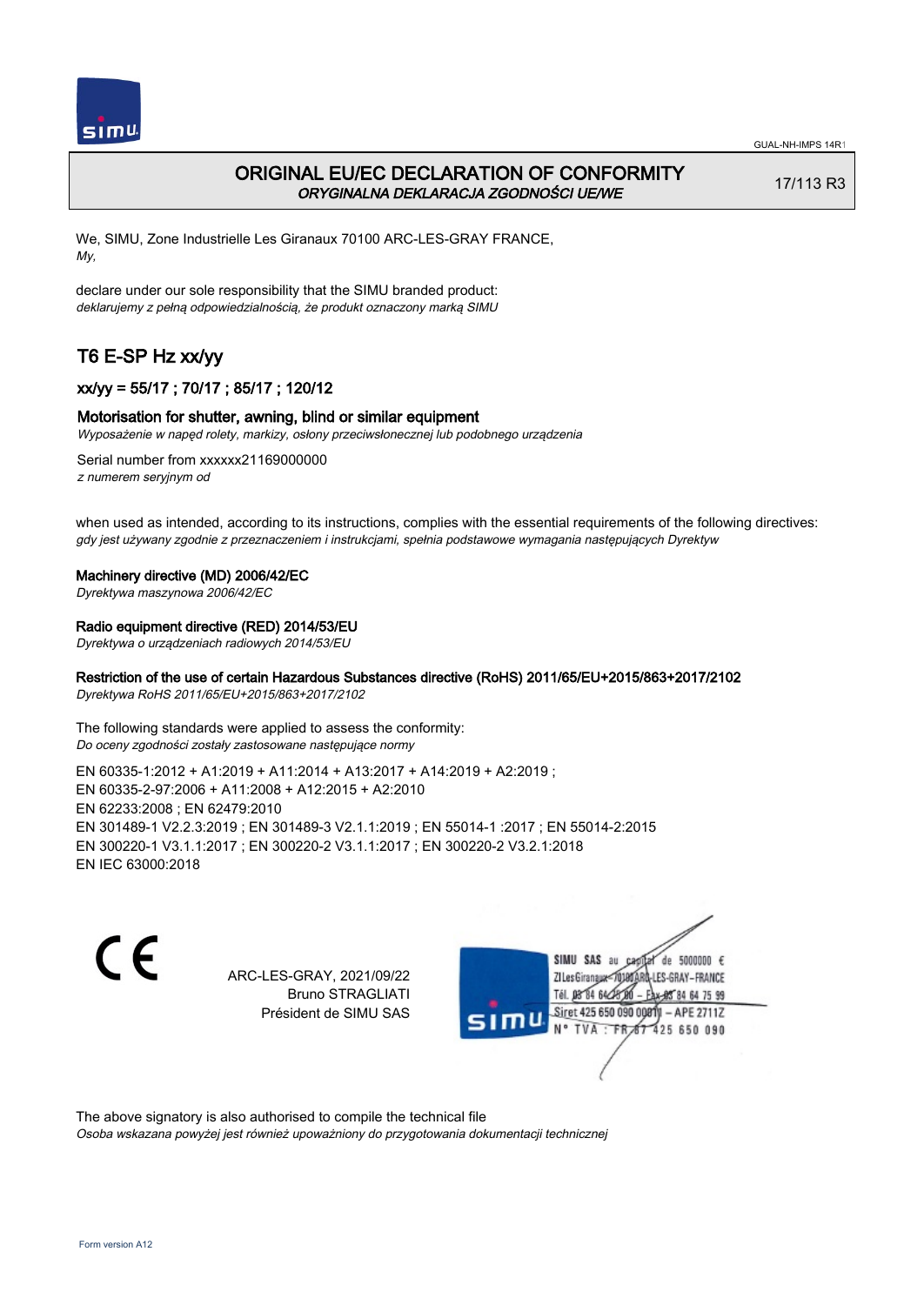



# ORIGINAL EU/EC DECLARATION OF CONFORMITY DECLARAÇÃO UE/CE DE CONFORMIDADE ORIGINAL

17/113 R3

We, SIMU, Zone Industrielle Les Giranaux 70100 ARC-LES-GRAY FRANCE, Nós,

declare under our sole responsibility that the SIMU branded product: declaramos sob nossa única responsabilidade que o dispositivo marca SIMU

# T6 E-SP Hz xx/yy

# xx/yy = 55/17 ; 70/17 ; 85/17 ; 120/12

## Motorisation for shutter, awning, blind or similar equipment

Motorização para toldo, persiana, estore, cortina ou equipamento parecido

Serial number from xxxxxx21169000000 Número de série desde

when used as intended, according to its instructions, complies with the essential requirements of the following directives: Quando utilizado de acordo com sua a aplicação, segundo as suas instruções, cumpre os requisitos essenciais das seguintes diretivas

### Machinery directive (MD) 2006/42/EC

Diretiva Máquinas 2006/42/EC

## Radio equipment directive (RED) 2014/53/EU

Diretiva equipamentos de rádio 2014/53/EU

## Restriction of the use of certain Hazardous Substances directive (RoHS) 2011/65/EU+2015/863+2017/2102

Diretiva RoHS 2011/65/EU+2015/863+2017/2102

The following standards were applied to assess the conformity: As normas de referência apresentadas em seguida foram aplicadas para avaliar a conformidade

EN 60335‑1:2012 + A1:2019 + A11:2014 + A13:2017 + A14:2019 + A2:2019 ; EN 60335‑2‑97:2006 + A11:2008 + A12:2015 + A2:2010 EN 62233:2008 ; EN 62479:2010 EN 301489‑1 V2.2.3:2019 ; EN 301489‑3 V2.1.1:2019 ; EN 55014‑1 :2017 ; EN 55014‑2:2015 EN 300220‑1 V3.1.1:2017 ; EN 300220‑2 V3.1.1:2017 ; EN 300220‑2 V3.2.1:2018 EN IEC 63000:2018

 $\epsilon$ 

ARC-LES-GRAY, 2021/09/22 Bruno STRAGLIATI Président de SIMU SAS



The above signatory is also authorised to compile the technical file

A pessoa nomeada acima também está autorizada a compilar o processo técnico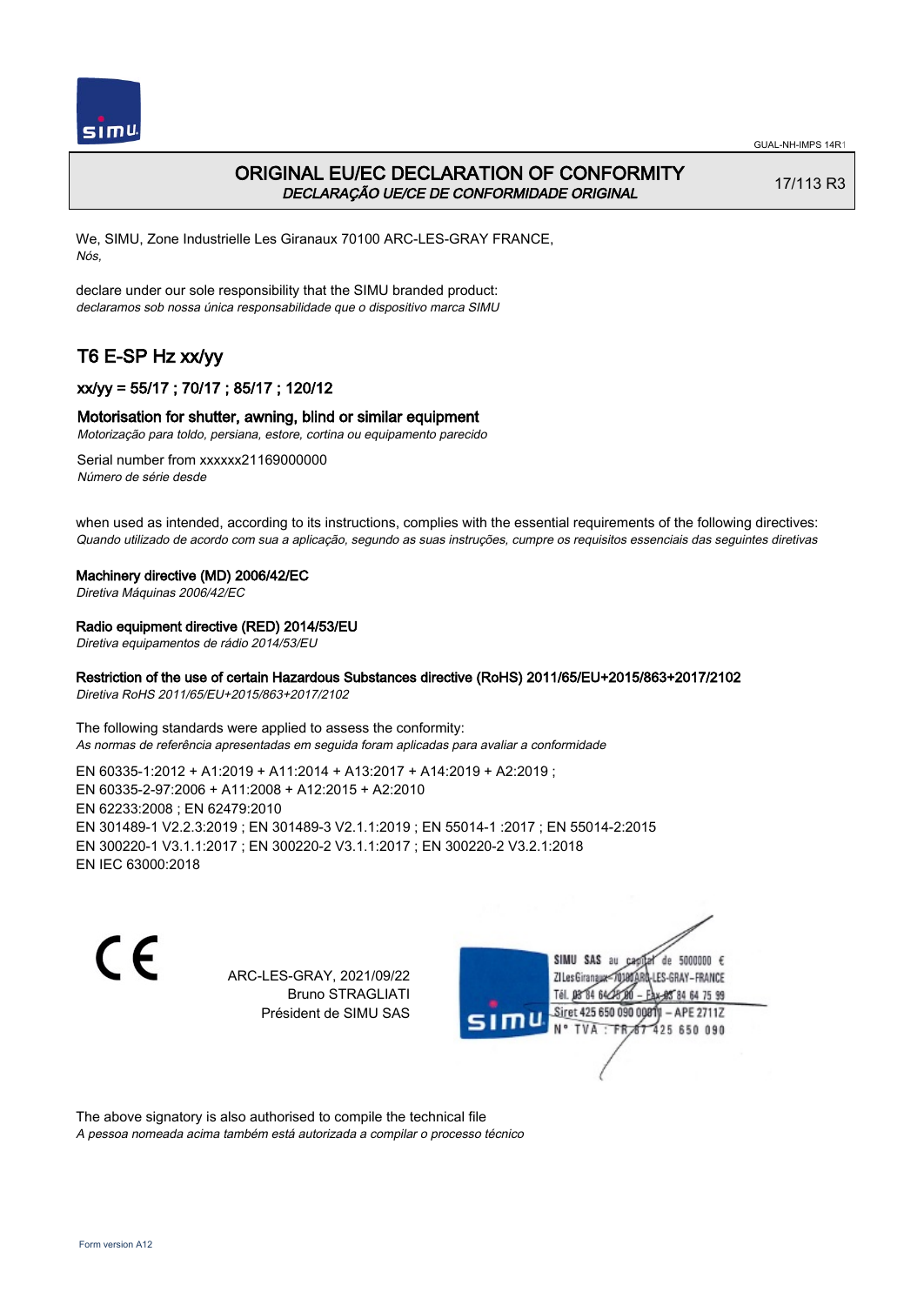



# ORIGINAL EU/EC DECLARATION OF CONFORMITY ORIGINAL EU/EC DECLARAIE DE CONFORMITATE

17/113 R3

We, SIMU, Zone Industrielle Les Giranaux 70100 ARC-LES-GRAY FRANCE, Noi,

declare under our sole responsibility that the SIMU branded product: declarăm pe propria răspundere că produsele marca SIMU

# T6 E-SP Hz xx/yy

# xx/yy = 55/17 ; 70/17 ; 85/17 ; 120/12

## Motorisation for shutter, awning, blind or similar equipment

Motorizări pentru rulou, marchiză, perdea sau echipament similar

Serial number from xxxxxx21169000000 Numărul de serie din

when used as intended, according to its instructions, complies with the essential requirements of the following directives: utilizate conform destinaiei lor, aa cum este descris în manualul de utilizare, sunt în conformitate cu cerinele eseniale ale următoarelor directive

## Machinery directive (MD) 2006/42/EC

Directiva privind echipamentele tehnice 2006/42/EC

## Radio equipment directive (RED) 2014/53/EU

Directiva privind echipamentele radio 2014/53/EU

## Restriction of the use of certain Hazardous Substances directive (RoHS) 2011/65/EU+2015/863+2017/2102

Directiva RoHS 2011/65/EU+2015/863+2017/2102

The following standards were applied to assess the conformity: Următoarele standarde de referină au fost aplicate pentru respectarea conformităii

EN 60335‑1:2012 + A1:2019 + A11:2014 + A13:2017 + A14:2019 + A2:2019 ; EN 60335‑2‑97:2006 + A11:2008 + A12:2015 + A2:2010 EN 62233:2008 ; EN 62479:2010 EN 301489‑1 V2.2.3:2019 ; EN 301489‑3 V2.1.1:2019 ; EN 55014‑1 :2017 ; EN 55014‑2:2015 EN 300220‑1 V3.1.1:2017 ; EN 300220‑2 V3.1.1:2017 ; EN 300220‑2 V3.2.1:2018 EN IEC 63000:2018

C E

ARC-LES-GRAY, 2021/09/22 Bruno STRAGLIATI Président de SIMU SAS

de 5000000  $\epsilon$ SIMU SAS au ZI Les Giranaux-70180 LES-GRAY-FRANCE Tél. 08 84 64 24 64 75 99 Siret 425 650 090 008TV - APE 2711Z 425 650 090 TVA: FR

The above signatory is also authorised to compile the technical file Semnatarul de mai sus este, de asemenea, autorizat să întocmească dosarul tehnic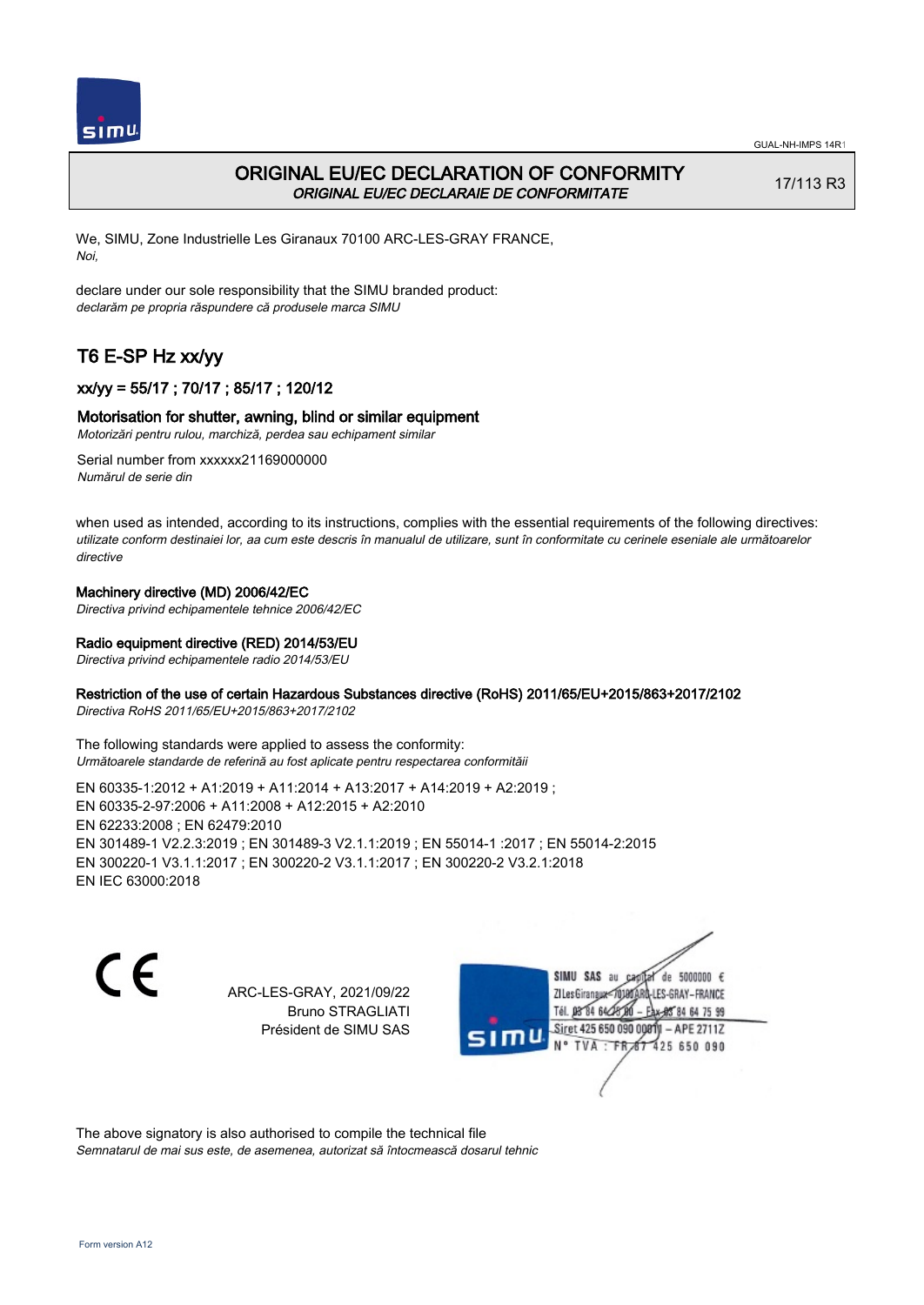

# ORIGINAL EU/EC DECLARATION OF CONFORMITY ORIGINAL EU/EG-FÖRSÄKRAN OM ÖVERENSSTÄMMELSE

17/113 R3

We, SIMU, Zone Industrielle Les Giranaux 70100 ARC-LES-GRAY FRANCE, Vi,

declare under our sole responsibility that the SIMU branded product: försäkrar på eget ansvar att produkten av varumärket SIMU

# T6 E-SP Hz xx/yy

# xx/yy = 55/17 ; 70/17 ; 85/17 ; 120/12

## Motorisation for shutter, awning, blind or similar equipment

Motorisering för jalusi, markis, rullgardin eller liknande produkter

Serial number from xxxxxx21169000000 Serienumret från

when used as intended, according to its instructions, complies with the essential requirements of the following directives: uppfyller de grundläggande kraven i följande direktiv när den används på det sätt som avses, i enlighet med bruksanvisningen

### Machinery directive (MD) 2006/42/EC

Maskindirektivet 2006/42/EC

## Radio equipment directive (RED) 2014/53/EU

Direktivet om radioutrustning 2014/53/EU

## Restriction of the use of certain Hazardous Substances directive (RoHS) 2011/65/EU+2015/863+2017/2102

RoHS-direktivet 2011/65/EU+2015/863+2017/2102

The following standards were applied to assess the conformity: Följande referensnormer har tillämpats för att göra en bedömning av överensstämmelsen

EN 60335‑1:2012 + A1:2019 + A11:2014 + A13:2017 + A14:2019 + A2:2019 ; EN 60335‑2‑97:2006 + A11:2008 + A12:2015 + A2:2010 EN 62233:2008 ; EN 62479:2010 EN 301489‑1 V2.2.3:2019 ; EN 301489‑3 V2.1.1:2019 ; EN 55014‑1 :2017 ; EN 55014‑2:2015 EN 300220‑1 V3.1.1:2017 ; EN 300220‑2 V3.1.1:2017 ; EN 300220‑2 V3.2.1:2018 EN IEC 63000:2018

 $\epsilon$ 

ARC-LES-GRAY, 2021/09/22 Bruno STRAGLIATI Président de SIMU SAS



The above signatory is also authorised to compile the technical file

Den person som anges ovan är också behörig att ställa samman den tekniska dokumentationen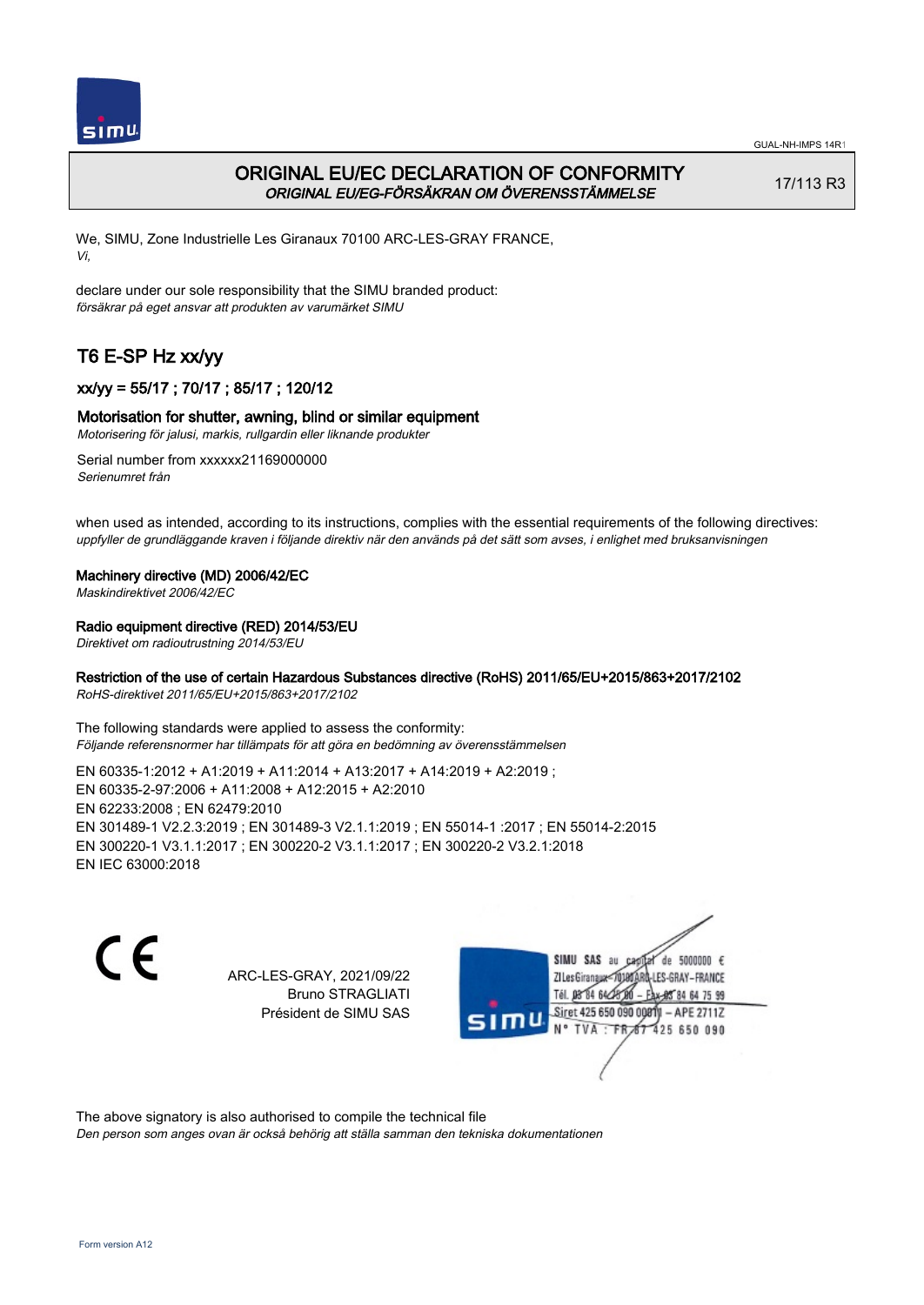

# ORIGINAL EU/EC DECLARATION OF CONFORMITY ORIGINÁLNE VYHLÁSENIE EU/ES O ZHODE

17/113 R3

We, SIMU, Zone Industrielle Les Giranaux 70100 ARC-LES-GRAY FRANCE, My,

declare under our sole responsibility that the SIMU branded product: vyhlasujeme na svoju výlučnú zodpovednosť, že výrobok značky SIMU

# T6 E-SP Hz xx/yy

## xx/yy = 55/17 ; 70/17 ; 85/17 ; 120/12

### Motorisation for shutter, awning, blind or similar equipment

Pohon pre rolety, markízy, clony alebo podobné zariadenia

Serial number from xxxxxx21169000000 Seriové číslo od

when used as intended, according to its instructions, complies with the essential requirements of the following directives: ak je používaný v súlade s účelom použitia a s návodom, spĺňa základné požiadavky týchto smerníc

#### Machinery directive (MD) 2006/42/EC

Smernica o strojových zariadeniach 2006/42/EC

#### Radio equipment directive (RED) 2014/53/EU

Smernica o sprístupňovaniu rádiových zariadení na trhu 2014/53/EU

### Restriction of the use of certain Hazardous Substances directive (RoHS) 2011/65/EU+2015/863+2017/2102

Smernica o obmedzení používania určitých nebezpečných látok v elektrických a elektronických zariadeniach 2011/65/EU+2015/863+2017/2102

The following standards were applied to assess the conformity: Pre posúdenie zhody boli použité následujúce normy

EN 60335‑1:2012 + A1:2019 + A11:2014 + A13:2017 + A14:2019 + A2:2019 ; EN 60335‑2‑97:2006 + A11:2008 + A12:2015 + A2:2010 EN 62233:2008 ; EN 62479:2010 EN 301489‑1 V2.2.3:2019 ; EN 301489‑3 V2.1.1:2019 ; EN 55014‑1 :2017 ; EN 55014‑2:2015 EN 300220‑1 V3.1.1:2017 ; EN 300220‑2 V3.1.1:2017 ; EN 300220‑2 V3.2.1:2018 EN IEC 63000:2018

C E

ARC-LES-GRAY, 2021/09/22 Bruno STRAGLIATI Président de SIMU SAS

SIMU SAS au de 5000000  $\epsilon$ ZI Les Giranaux</r0180 LES-GRAY-FRANCE Tél. 08 84 64 24 64 75 99 Siret 425 650 090 008TV - APE 2711Z 425 650 090 TVA : FRAT

The above signatory is also authorised to compile the technical file uvedená osoba je tiež osoba zodpovedná za vypracovanie technickej dokumentácie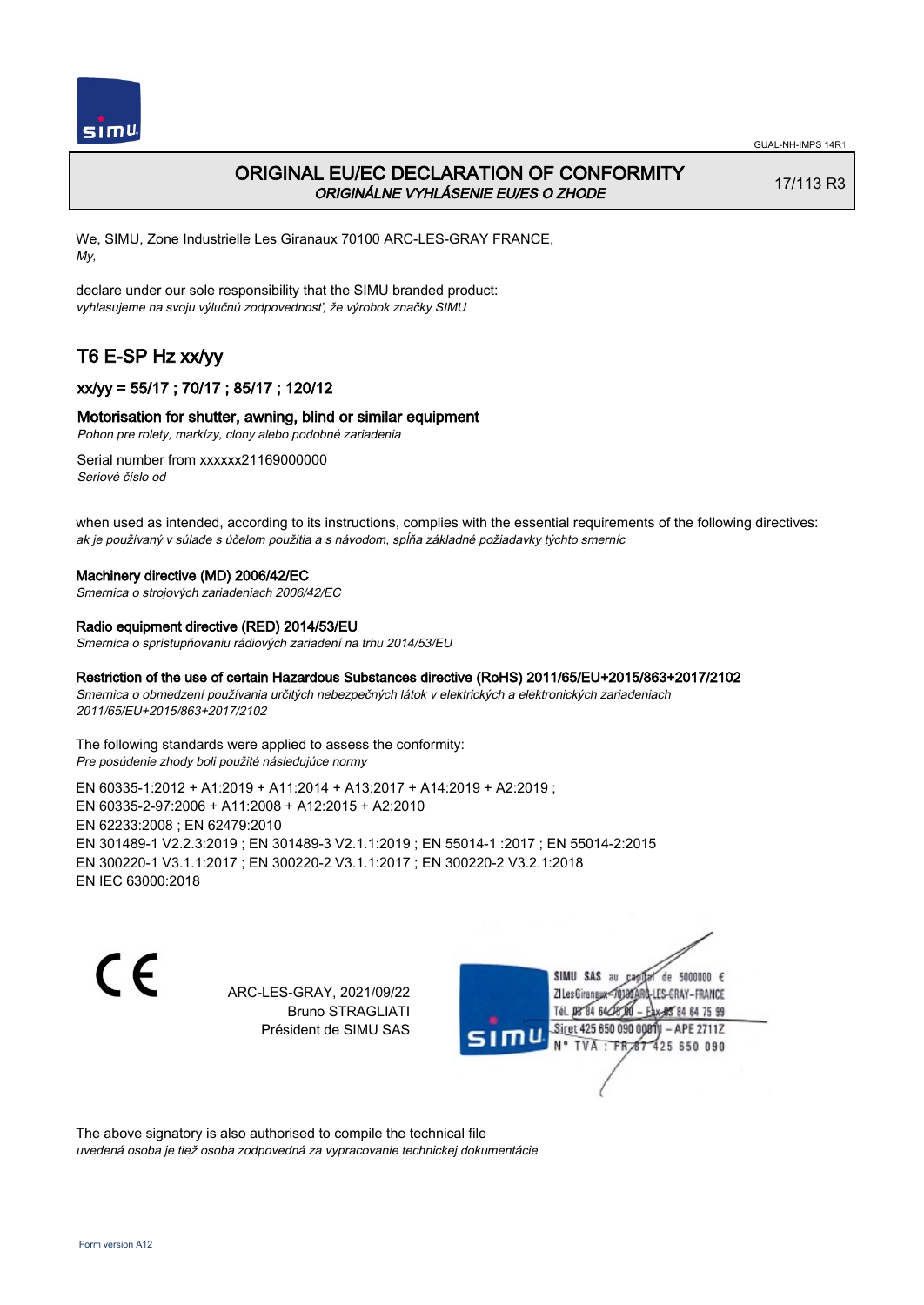

# ORIGINAL EU/EC DECLARATION OF CONFORMITY IZJAVA O SKLADNOSTI / IZJAVA O LASTNOSTIH

17/113 R3

We, SIMU, Zone Industrielle Les Giranaux 70100 ARC-LES-GRAY FRANCE, Mi,

declare under our sole responsibility that the SIMU branded product: S polno odgovornostjo izjavljamo, da izdelki blagovne znamke SIMU

# T6 E-SP Hz xx/yy

# xx/yy = 55/17 ; 70/17 ; 85/17 ; 120/12

## Motorisation for shutter, awning, blind or similar equipment

Motorizacija rolet, žaluzij, senčnikov in podobne opreme

Serial number from xxxxxx21169000000 'Serijska številka

when used as intended, according to its instructions, complies with the essential requirements of the following directives: ko se uporabljajo v skladu z namembnostjo in navodili, ustrezajo bistvenim zahtevam naslednjih direktiv

### Machinery directive (MD) 2006/42/EC

Direktiva o strojih 2006/42/EC

### Radio equipment directive (RED) 2014/53/EU

Ditrektiva o Radijski opremi 2014/53/EU

## Restriction of the use of certain Hazardous Substances directive (RoHS) 2011/65/EU+2015/863+2017/2102

Direktiva RoHS 2011/65/EU+2015/863+2017/2102

The following standards were applied to assess the conformity: Za preverjanje skladnosti so bili uporabljeni naslednji standardi

EN 60335‑1:2012 + A1:2019 + A11:2014 + A13:2017 + A14:2019 + A2:2019 ; EN 60335‑2‑97:2006 + A11:2008 + A12:2015 + A2:2010 EN 62233:2008 ; EN 62479:2010 EN 301489‑1 V2.2.3:2019 ; EN 301489‑3 V2.1.1:2019 ; EN 55014‑1 :2017 ; EN 55014‑2:2015 EN 300220‑1 V3.1.1:2017 ; EN 300220‑2 V3.1.1:2017 ; EN 300220‑2 V3.2.1:2018 EN IEC 63000:2018

 $\epsilon$ 

ARC-LES-GRAY, 2021/09/22 Bruno STRAGLIATI Président de SIMU SAS



The above signatory is also authorised to compile the technical file Podpisnik, naveden zgoraj, je pooblaščen tudi za pripravo tehnične dokumentacije